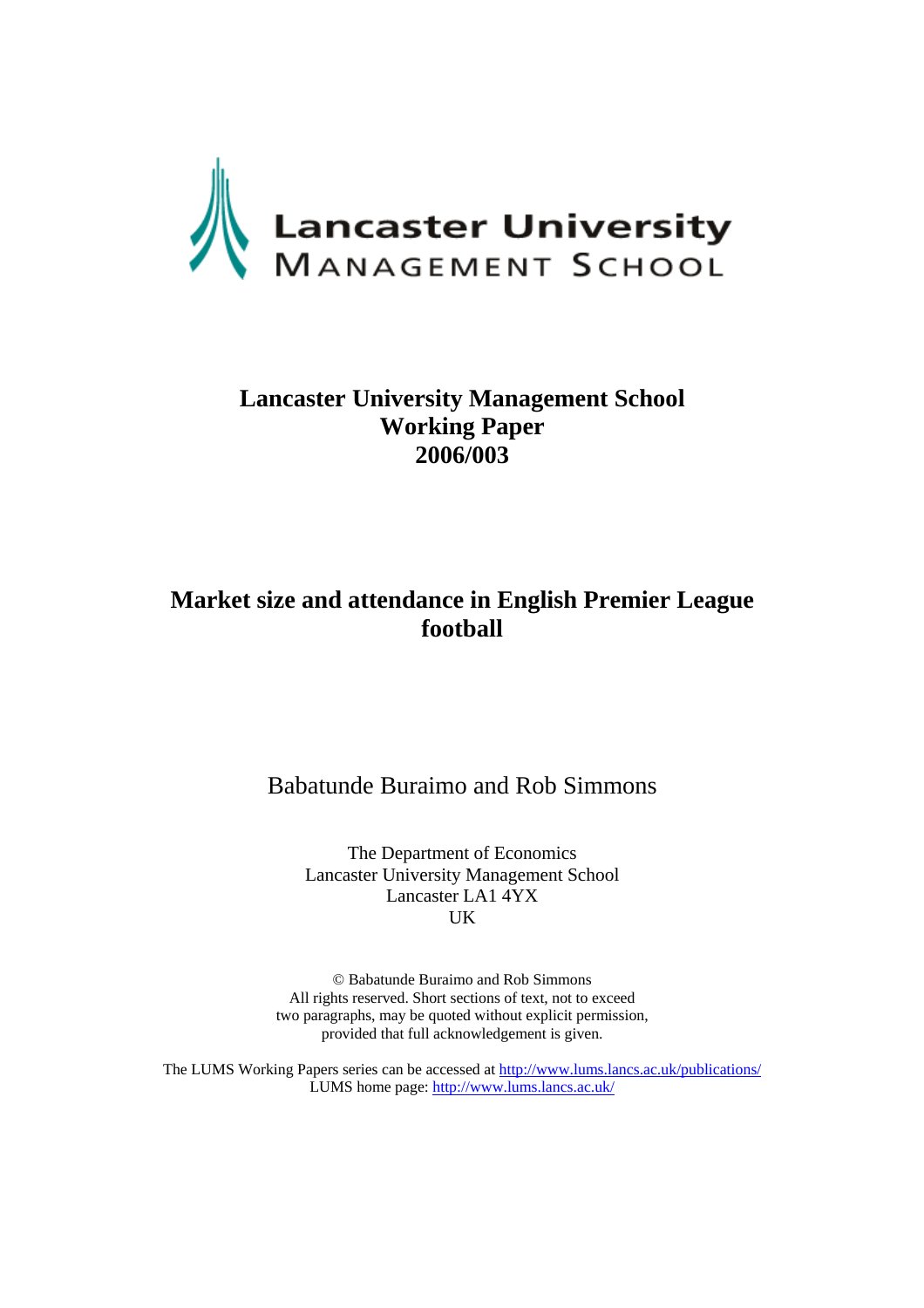# **MARKET SIZE AND ATTENDANCE IN ENGLISH PREMIER LEAGUE FOOTBALL**

**By** 

**Babatunde Buraimo** 

University of Central Lancashire

**And** 

## **Rob Simmons\***

Lancaster University

\*Corresponding author: Department of Economics, Lancaster University Management School, Lancaster, LA1 4YX, Phone: 0044 1524 594234, Fax: 0044 1524 594244, Email: r.simmons@lancaster.ac.uk.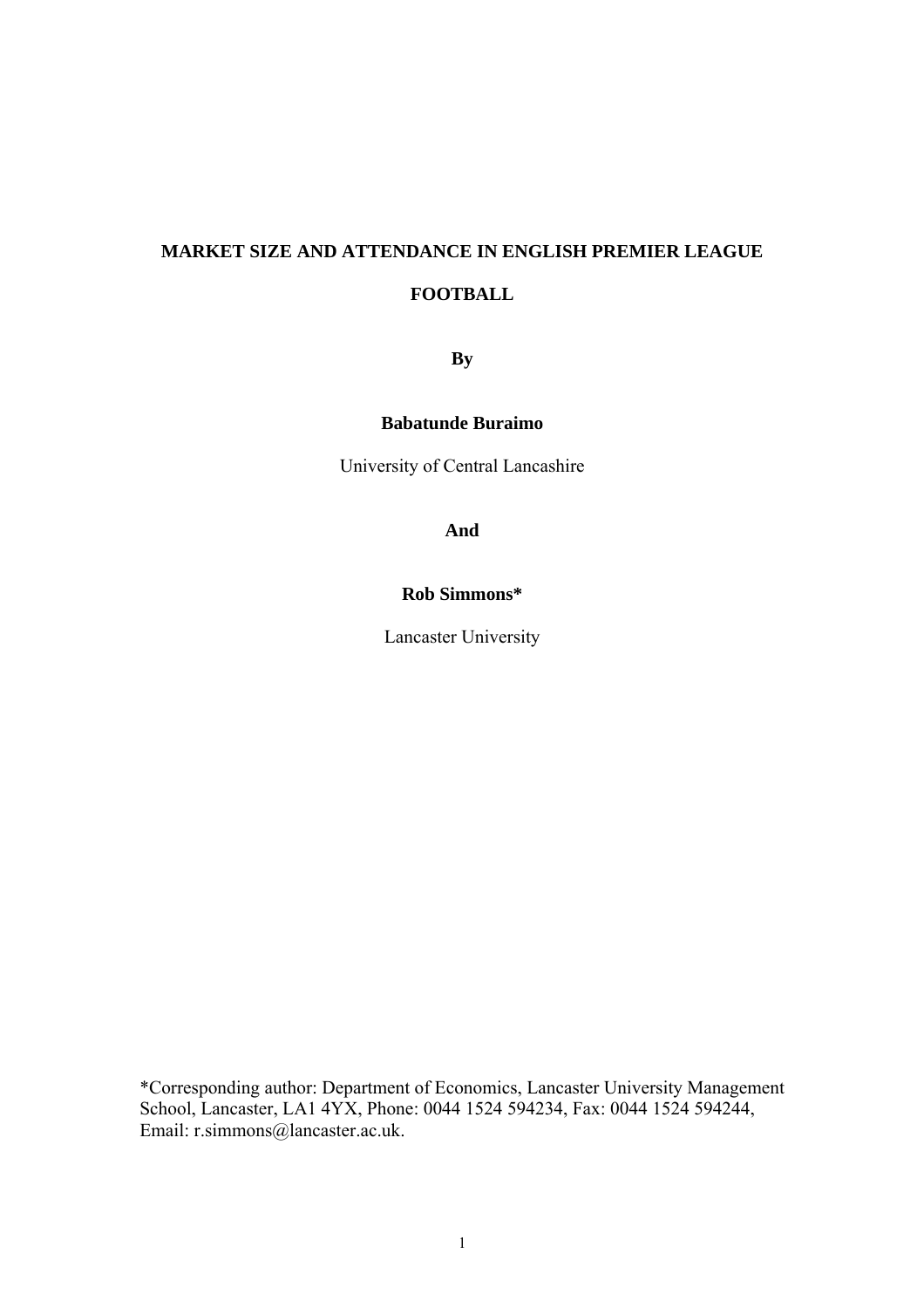### **ABSTRACT**

This paper models the impacts of market size and team competition for fan base on matchday attendance in the English Premier League over the period 1997-2004 using a large panel data set. We construct a comprehensive set of control variables and use tobit estimation to overcome the problems caused by sell-out crowds. We also account for unobserved influences on attendance by means of random effects attached to home teams. Our treatment of market size, with its use of Geographical Information System techniques, is more sophisticated than in previous attendance demand studies.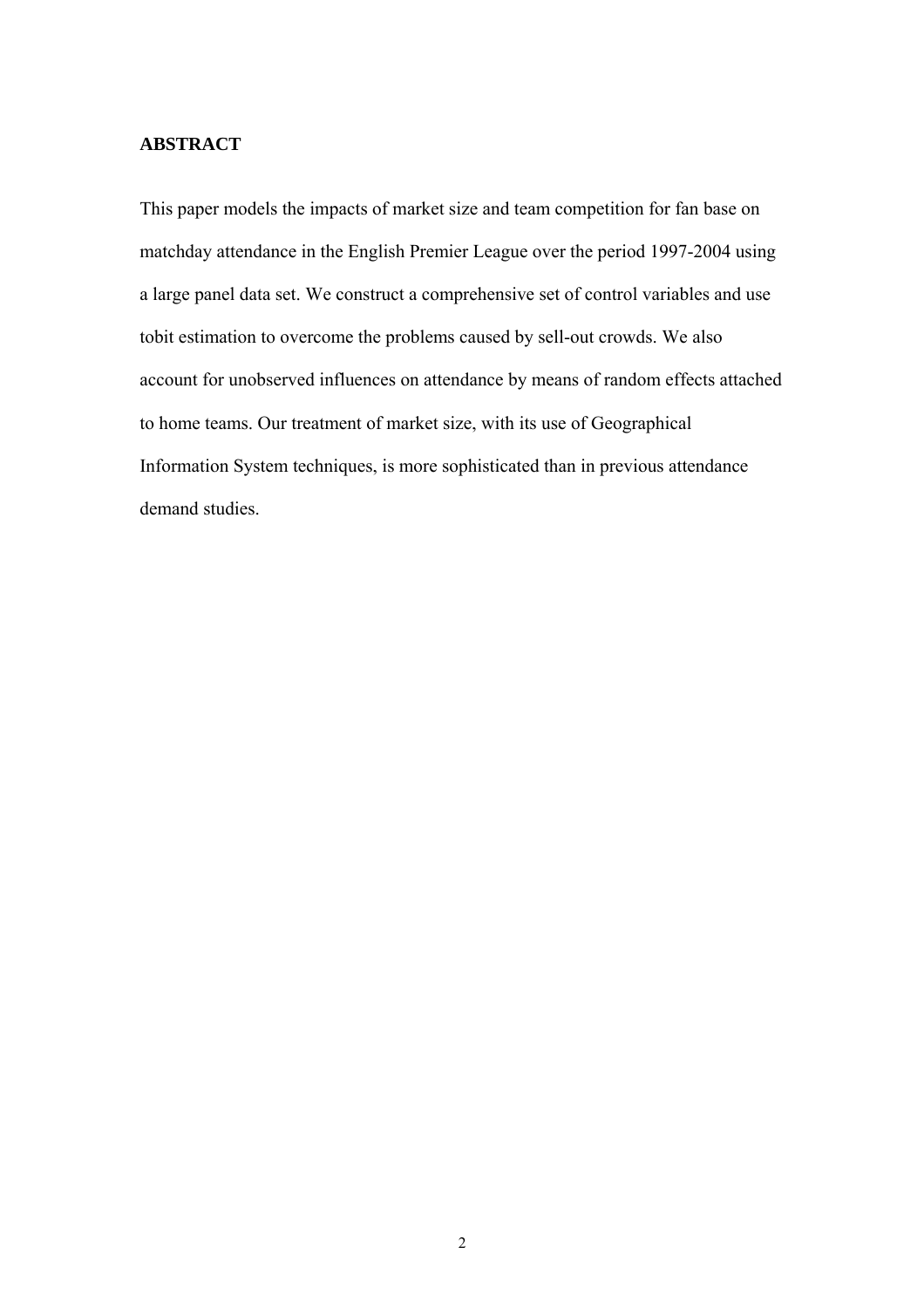### **MARKET SIZE AND ATTENDANCE IN ENGLISH PREMIER LEAGUE FOOTBALL**

#### **Introduction**

In professional team sports leagues around the world, market size is a fundamental determinant of league outcomes, as measured by league standings or probability of winning trophies. This proposition is valid for North American leagues, where teams (franchises) are typically viewed as trying to maximise profits (Fort and Quirk, 1995). It is also valid for European football leagues, even if clubs try to maximise an alternative objective such as number of games won (Késenne, 1999). Large disparities in market size sometimes induce league authorities to introduce cross-subsidisation schemes to transfer resources to smaller clubs. An example of this can be found in Major League Baseball where a luxury tax is levied on the largest teams, such as the New York Yankees, with the proceeds redistributed to smaller teams such as the Kansas City Royals.

At club level, the size of the market generates resources which can be used for investment in playing talent. Also, players will tend to gravitate towards teams where the extra revenues from their contributions to the team are highest and hence their salaries are highest (Burger and Walters, 2003). Again, this migration of talent will occur whether teams maximise profits or games won (Kesenne, 1999).

A crucial difference between North American and European sports leagues is that North American franchises tend to be allocated centrally by the league and tend to be widely dispersed geographically. This quite deliberate policy is designed to protect club revenues from competition by ensuring monopoly status for teams in their local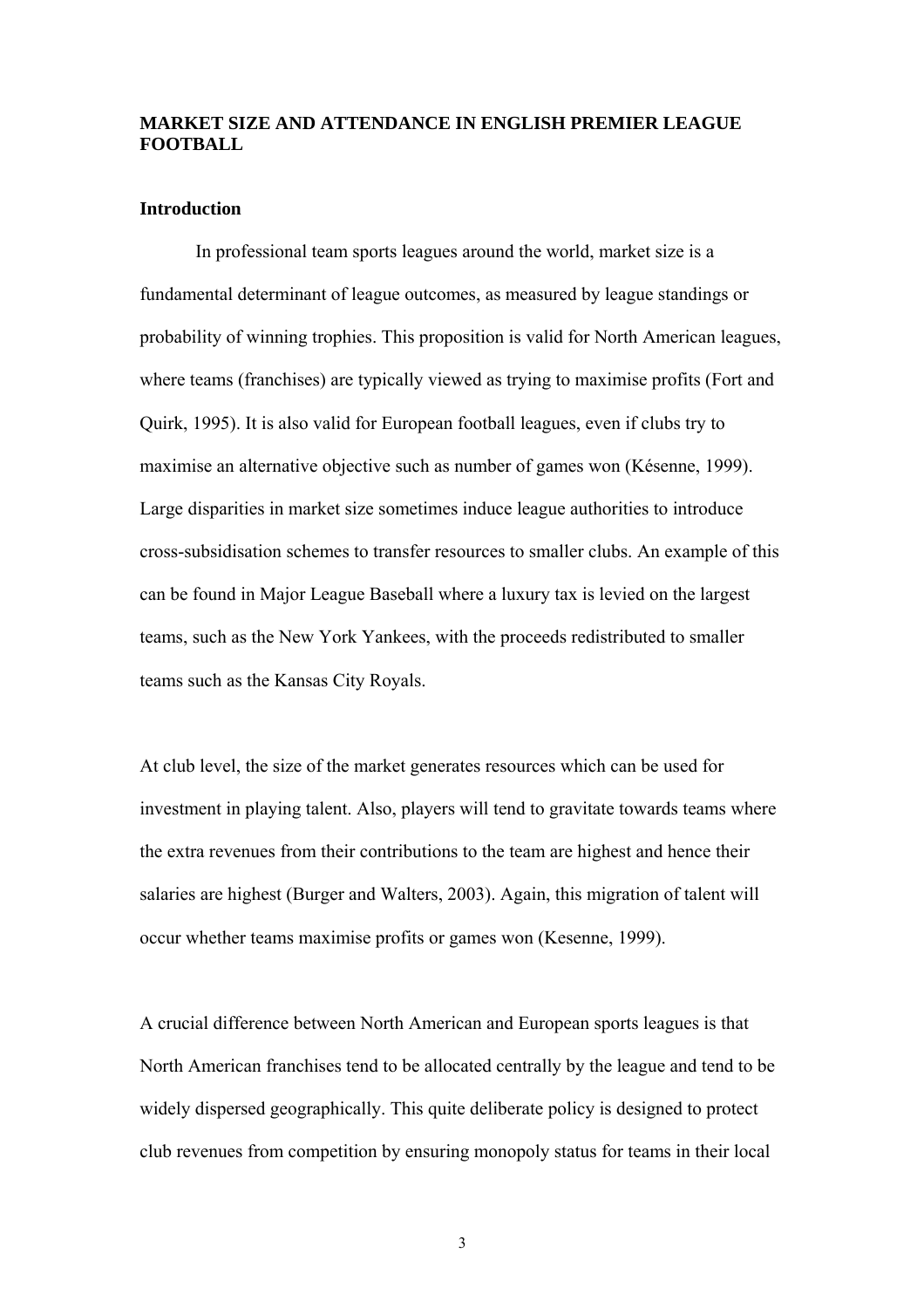markets (see Leeds and von Allmen, 2005, 190-192 for details). In North America, leagues are closed (without promotion or relegation) and each league is essentially a franchise monopolist working to maximise members' monopoly profits. There are two direct consequences of this. First, franchises can and do migrate. In the National Hockey League there has been a steady drift of Canadian franchises to larger markets in the United States over the last two decades (Cocco and Jones, 1997). Second, it is rare to find more than one team competing with another in the same metropolitan area. Indeed, some large metropolitan centres may be without a major league team in a particular sport (for example, Los Angeles in American Football).

In European football, restriction on entry to the top tier of a league is primarily by promotion and in principle any team can aspire to top tier status. Some leagues do impose conditions on stadium suitability but generally entry and exit in the top divisions is fluid. Also, it is common to find several teams in major cities competing at the top level. For example, London had six teams in the English Premier League in 2005/6 out of a total of 20.

Hence, market size is a key concept in the literature on economics of professional team sports, whether the focus is primarily North American or European. One important channel by which market size generates resources for sports teams is though gate attendance. In this paper, we examine how and to what extent market size determines matchday attendance in the English Premier League. We take explicit account of two potential influences. First, we assess the role of local population size in determining matchday attendances. Second, we examine the role of competition between clubs. Other things equal, including size of local population, we predict that

4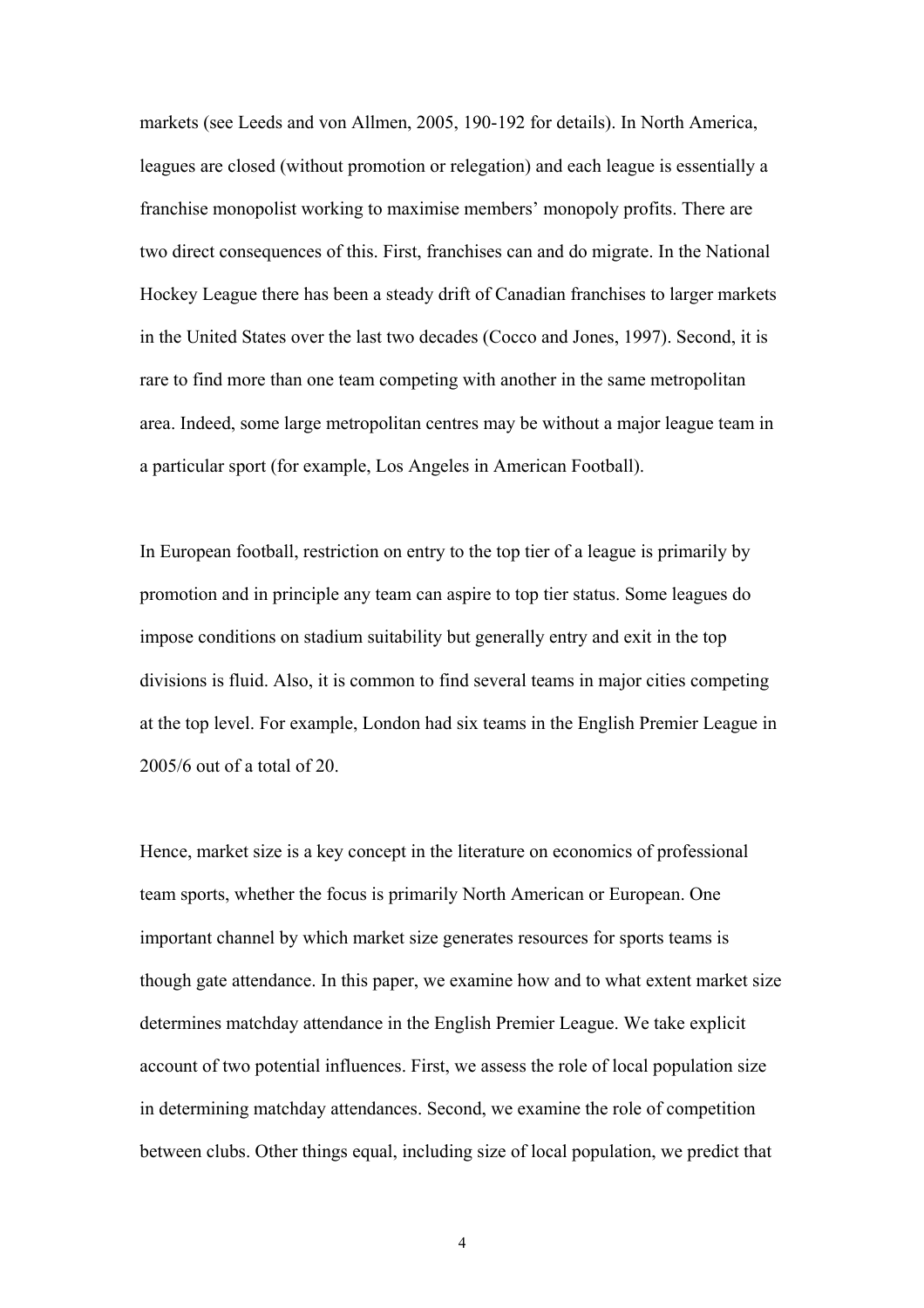the greater the number of competing clubs in a specific area, the lower will be matchday attendance. Our key concepts are market size and competition between clubs and each is to be calibrated using Geographical Information System (GIS) techniques applied to data from the England and Wales Census of Population 2001. Such techniques have received little prior attention in the sports management and economics literatures.

The paper is constructed as follows. In section 1 we establish our attendance demand model. Section 2 develops our measures of market size and competition between clubs. Section 3 deals with estimation issues and presents our data. Section 4 offers our empirical results while section 5 concludes.

### **1. An attendance demand model**

Economists' consumer theory typically generates a demand function for a product in which quantity demanded is a function of own price, price of related goods, income and tastes.<sup>[1](#page-5-0)</sup> Inclusion of ticket price in a model of sports matchday attendance creates problems as price data are difficult to obtain and clubs usually have an array of prices for different groups of spectators and different types of seating accommodation. Consequently, it is common practice for researchers to let club intercept terms, or fixed effects, capture unobserved ticket prices. This is the approach followed here.<sup>2</sup> Moreover, the literature on matchday attendance in team sports tends

<span id="page-5-0"></span> $1$ . The notion of substitution between goods induced by relative price variations does not fit comfortably into sports fan behaviour. Fans are unlikely to switch allegiance between teams because one team offers lower ticket prices than another. However, they may be less inclined to attend when prices are perceived as too high and/or alternative activities appear more attractive.

<span id="page-5-1"></span>A common problem in many studies of matchday attendance is that price elasticity of demand is often estimated to be substantially below unity. A revenue-maximising team would set ticket prices where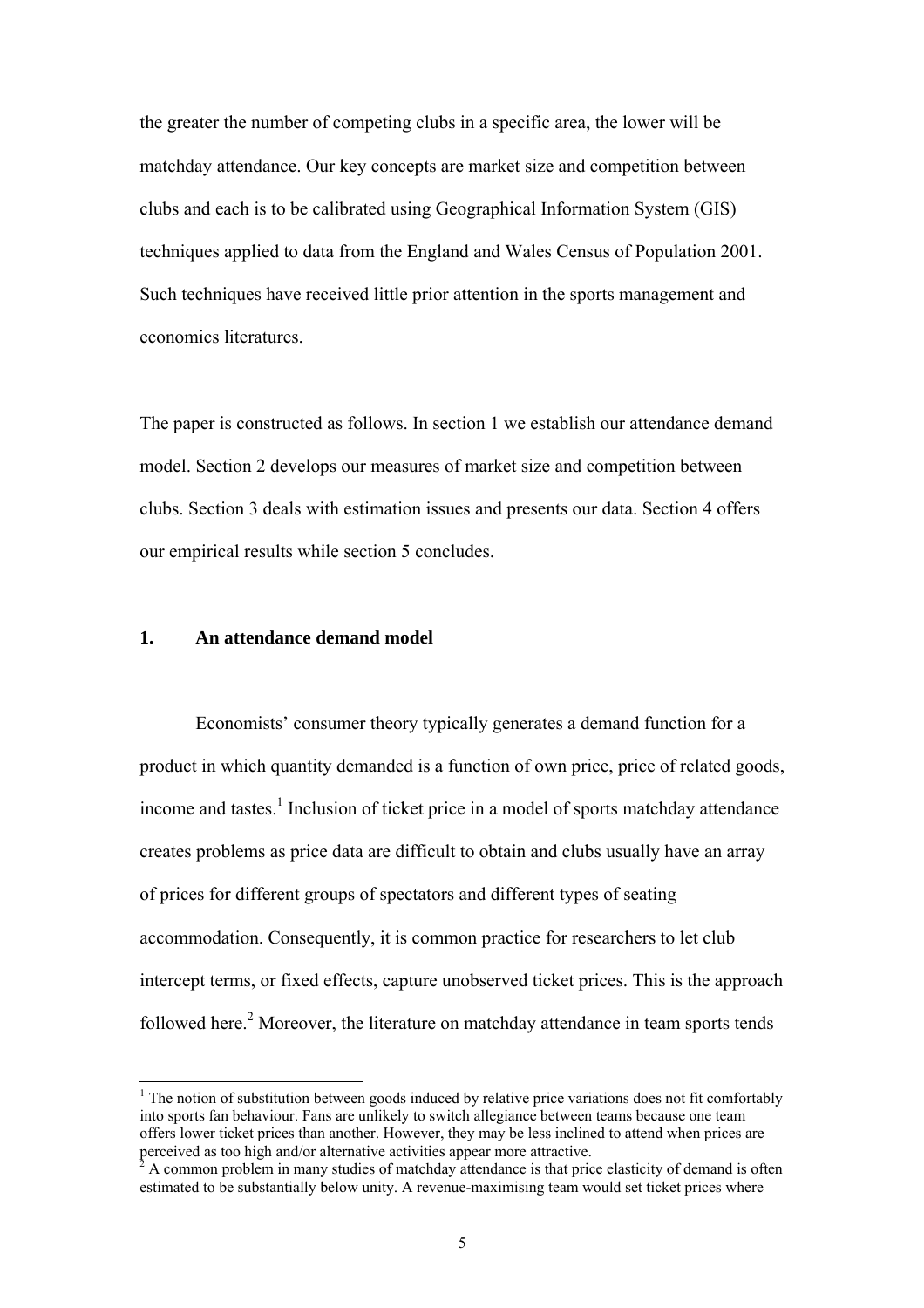to emphasise sport-specific characteristics, comprising attributes of the teams involved in particular matches and we follow this direction (see Borland and Macdonald, 2003, for a comprehensive review of studies of attendance demand in various sports).

Our model of attendance demand for a match *i* between home team *j* and away team *k* at time *t* is:

Log attendance<sub>it</sub> = f(*team support<sub>ik</sub>*, *team quality<sub>ik</sub>*, *outcome uncertainty<sub>i</sub>*, *broadcast<sub>i</sub>*,  $market \text{ size}_{ik}$ , *competition<sub>ik</sub>*) (1)

Variables identified by *jk* subscripts are identified separately for home and away teams. The characteristics of away teams will be important for matchday attendance for two broad reasons. First, the attractiveness of the away team will influence how many home fans turn up to the game. Second, fans of the away team will travel to the game and the number of these who appear will depend on away team characteristics.<sup>[3](#page-6-0)</sup>

Under the heading of *team support*, we first include the log of average home team gate from the previous season for home and away teams: *log average home attendance last* and *log average away attendance last*. The former variable is intended to capture the substantial habit persistence of home fans. A hard core of supporters

 $\overline{\phantom{a}}$ 

price elasticity is unity. Empirical studies that use ticket price as an explanatory variable run into the problem that price variation may be correlated with changes in tastes. Forrest, Simmons and Feehan (2002) argue that price elasticities have been understated in the sports economics literature and propose a generalised measure of fan costs of attendance which includes travel costs. Applying this measure to cross-section fan survey data for 1995/6, they find that price elasticity rises to close to unity for several English Premier League clubs. 3

<span id="page-6-0"></span><sup>&</sup>lt;sup>3</sup> Interestingly clubs that experience excess demand by home fans still allocate a proportion of seats to away firms. This is partly to encourage reciprocal behaviour by rival teams but also to encourage a lively atmosphere within the stadium.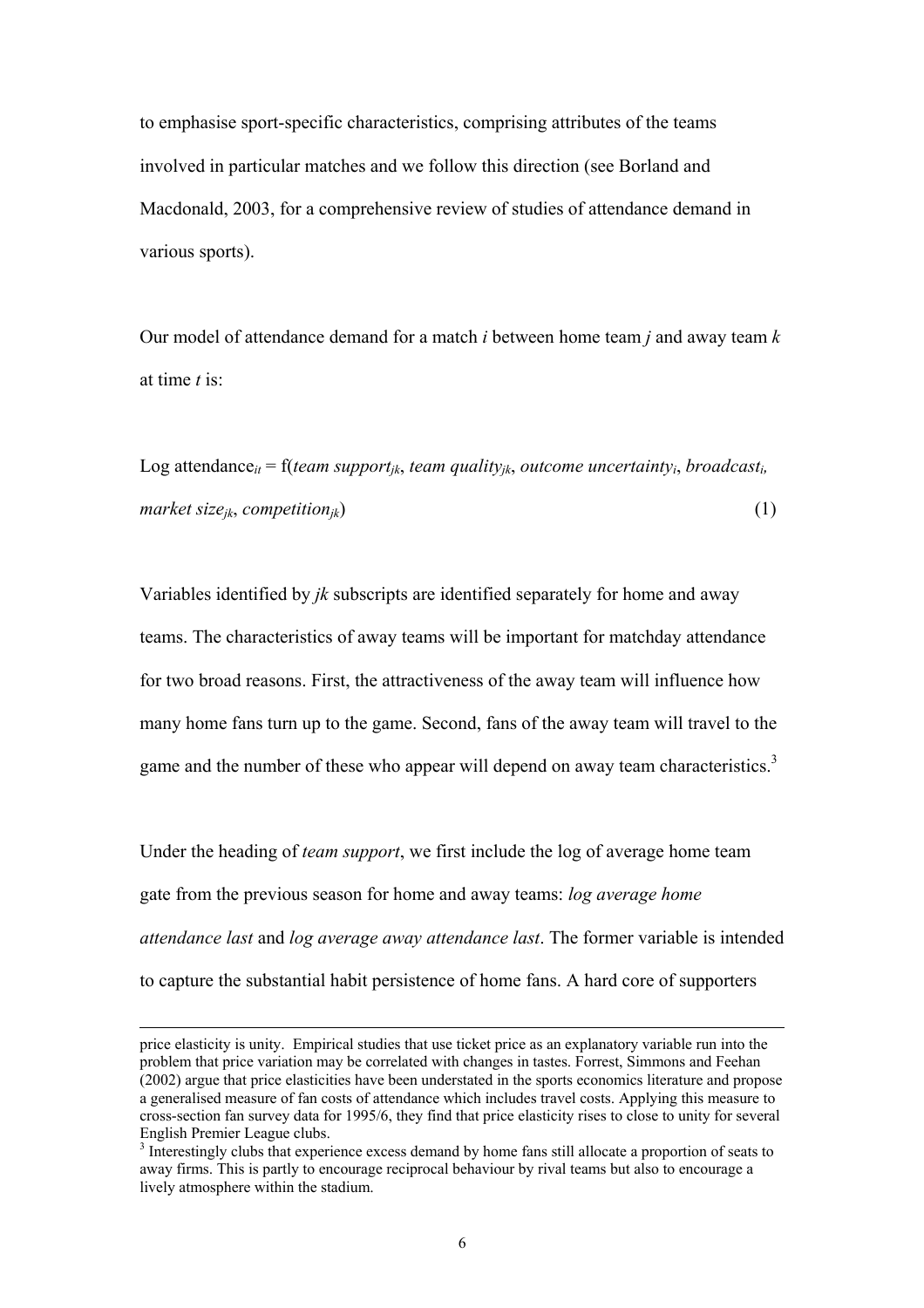will turn out to follow their team whatever its fortunes. The size of away team support is proxied by the away team's average attendance in the previous. Since promoted clubs will have prior season attendance in the division below, we interact previous season attendance with a dummy variable for promoted teams: *Promoted\* log average home attendance last* and *Promoted\* log average away attendance last*. Some teams have a long tradition of support and we hypothesise that the longer and more established is league membership the greater will be home fan attendance. Also, longer-established away teams will bring more travelling fans and also be more attractive to home fans.

Two variables are constructed to measure length of membership of the Football League and these are *home membership* and *away membership*. 4  [F](#page-7-0)an support may also depend upon *distance*. This is the Automobile Association measured road distance between grounds of home and away team. Distance is a proxy for travel cost. Higher travel costs will deter away fans from travelling to a match and will reduce home team gates accordingly. Forrest, Simmons and Szymanski (2004) found that distance affected both Premier League and Football League gate attendances negatively but also found a significant role for *distance squared* and this is duly inserted here. Finally, we include under the set of support variables a dummy variable, *derby*, to indicate matches of intense local rivalry. Examples include Manchester City versus Manchester United, Arsenal versus Tottenham and Manchester United versus Liverpool.

<span id="page-7-0"></span> $\frac{1}{4}$  This is similar to the notion of *team reputation* used as an explanatory variable by Czarnitski and Stadtmann (2002) in their study of German league football.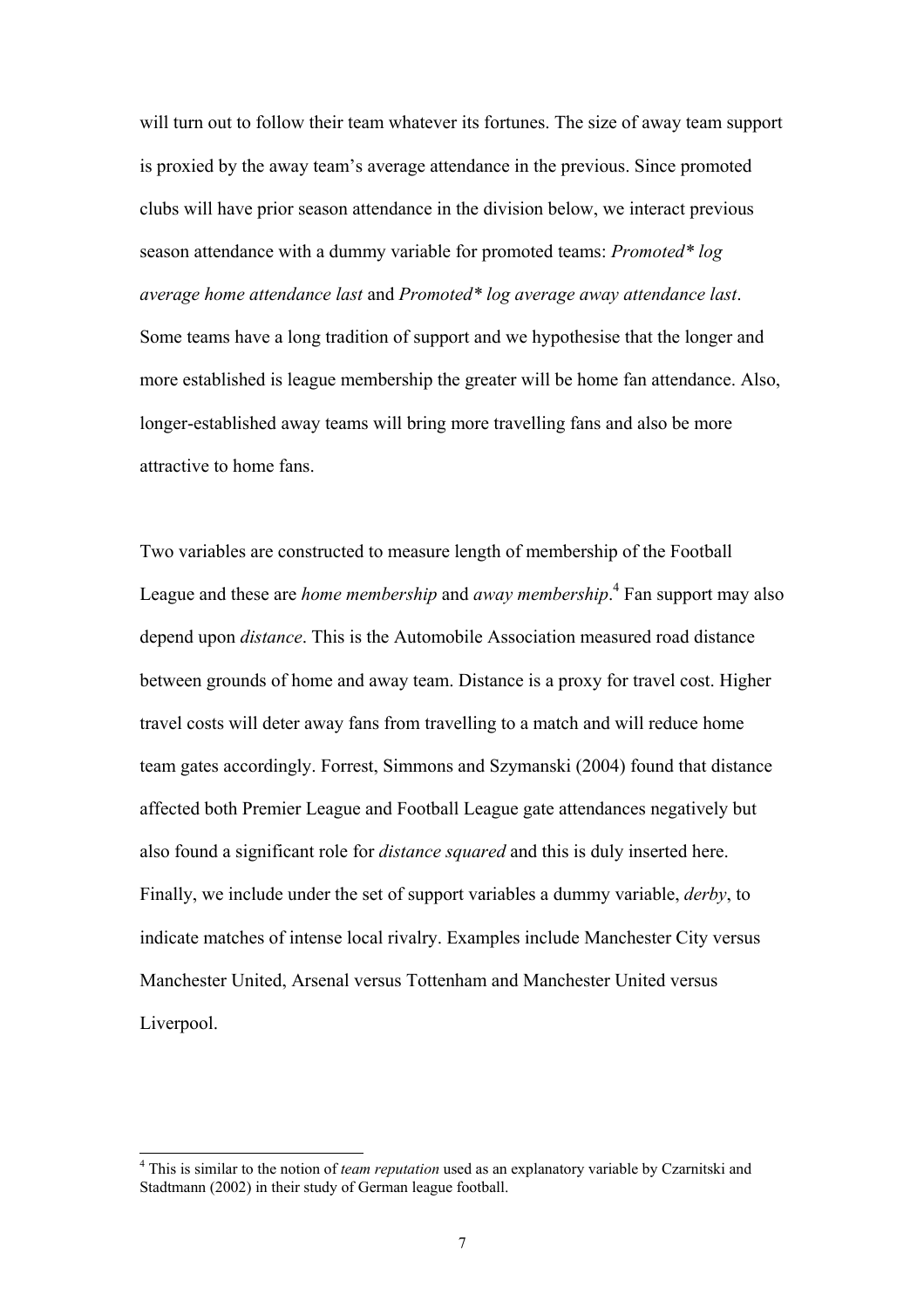*Team quality* is measured by two pairs of variables, The quality of team in a season is indicated by the relative wage bill of the club i.e. the club's wage bill divided by Premier League average for a particular season. This measure was gleaned from club balance sheets summarised in various issues of *Deloitte and Touche Annual Review of Football Finance*. Szymanski and Kuypers (1999), Hall, Szymanski and Zimbalist (2002) and Simmons and Forrest (2004) have shown that relative spending on team wage bills is a good predictor of team league standings in European football. We proceed on the basis that team quality can be reasonably proxied by club wage bills.<sup>[5](#page-8-0)</sup> *Home relative wage* and *away relative wage* then capture quality of playing squads of two teams in a match. Increases in either of these measures are predicted to raise matchday attendance. The home team relative wage measure is constant across a season. Short-term variations in team quality are measured by *home points* and *away points*. These are points accumulated to date of match divided by number of games played and are representative of team fortunes in the Premier League at the time of the match.

There is a vast literature in sports economics on the impact of *outcome uncertainty* on audience interest in sports. Other things equal, it is argued that greater outcome uncertainty should be associated with enhanced audience interest. Yet demonstration of this hypothesis is difficult. First, the other things equal caveat is especially important here and it is necessary to control for team attributes, including recent league performance. Second, a large difference in league standings may be mistakenly

<span id="page-8-0"></span> <sup>5</sup>  $\delta$  The wage bills used here are for the entire club and not just playing staff but the bulk of the wage bill is taken up by playing staff. Since the Bosman ruling of 1995, European clubs have removed restrictions on the player labour market making this more competitive. The remaining restrictions are first, that movement of players who are under 24 and within their agreed contract period may entail a transfer fee payable by the receiving club and second, that work permit restrictions apply for players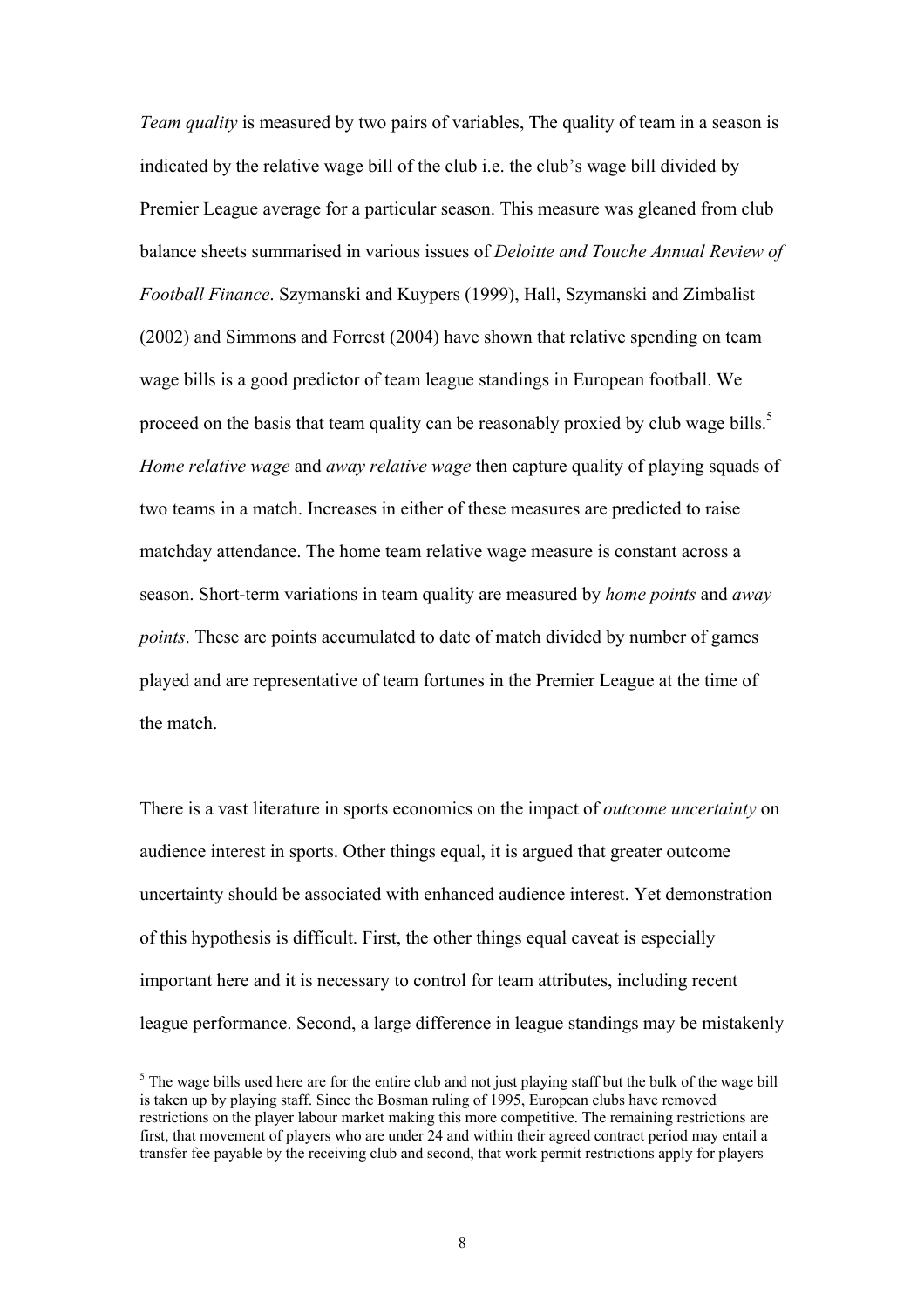attributed to outcome uncertainty when in fact the host team has home advantage. This means that a home team placed several positions below an opponent still has the greater chance of winning the game due to home field advantage.<sup>[6](#page-9-0)</sup> A measure of outcome uncertainty that corrects for inherent home advantage is the absolute value of total number of points divided by maximum gained at home by all teams in the Premier league in the previous season minus total number of points divided by maximum gained away by all teams plus home team points per game to date minus away team points per game to date. This measure was successfully applied by Forrest, Simmons and Buraimo (2005) to show that outcome uncertainty had a significant, positive impact on TV audiences for Premier League football. We use this measure in our attendance demand model. Attempts to show that outcome uncertainty affects matchday attendance in sports have yielded mixed results, however (Borland and Macdonald, 2003; Szymanski, 2003). It is not at all obvious that closeness of contest should affect matchday attendance when the crowd is overwhelmingly partisan and is primarily concerned with a victory for a team of its allegiance.

Some Premier League games were broadcast live over our sample period by the satellite provider Sky Sports. Other things equal, broadcast matches should lower matchday attendance as some fans swap the comfort (and lower cost) of viewing at home or in a pub for attendance at the ground. Indeed, Sky recognises the potential loss in gate revenues for clubs whose games are broadcast live by offering a substantial 'facility fee' which more than compensates the clubs for loss of gate revenues (Forrest, Simmons and Szymanski, 2004). Here, we establish a set of

 $\overline{a}$ 

<span id="page-9-0"></span>from non-European Union countries. Overall, we expect that a player's salary will be a good reflection of his expected contribution to team performance and revenues.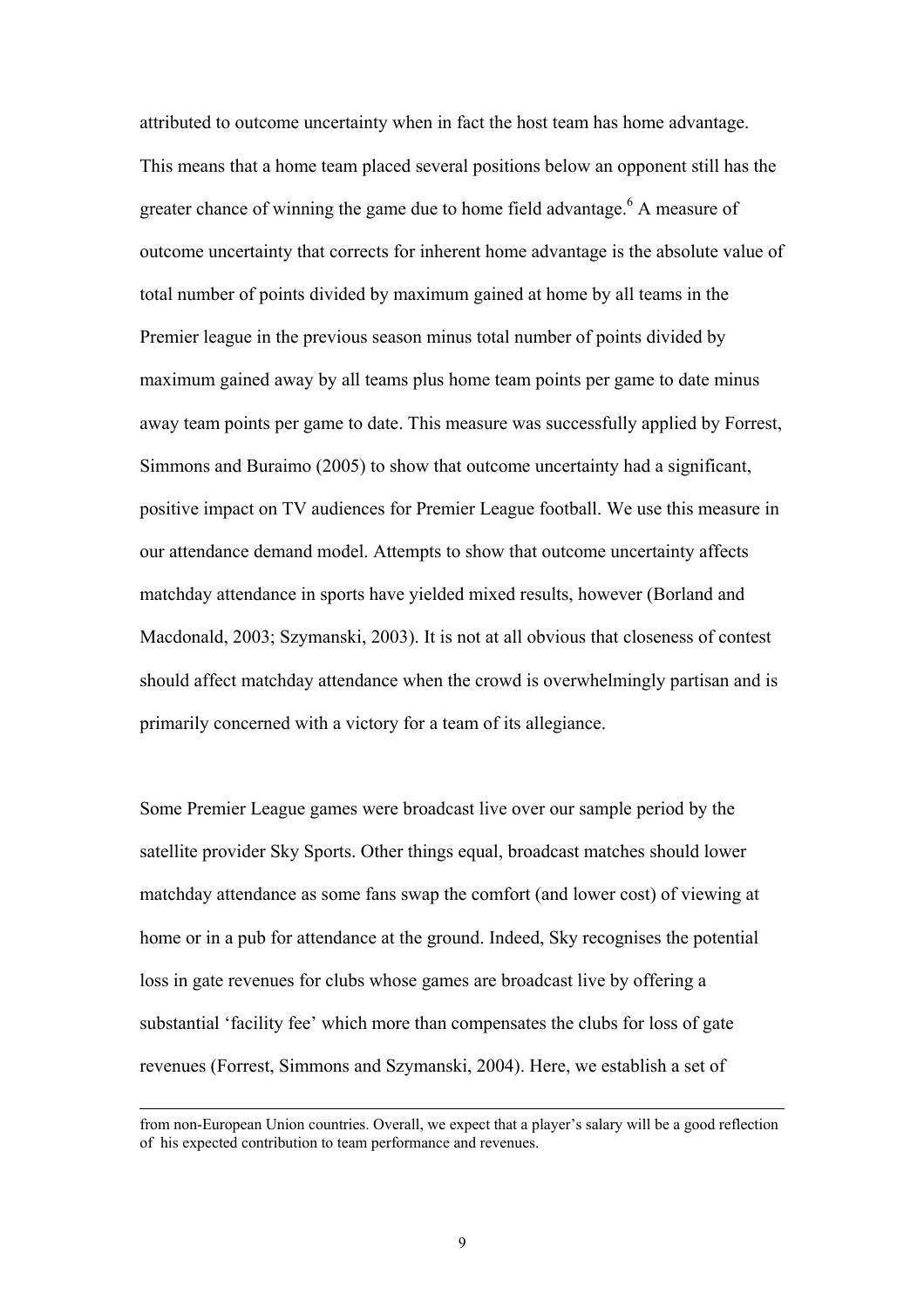dummy variables to capture the effects of live broadcasting on attendance. Most live telecasts are on Sunday and Monday so *Sunday TV* and *Monday TV* are indicators for such events. *Bank Holiday TV* and *Other TV* indicate telecasts on public holidays and not on Sunday or Monday. Teams that have games broadcast on Monday night would lose attendance through scheduling away from the weekend at night, even without the telecast. Hence, we control for scheduling by a dummy variable *Weekday* set equal to one for games played but not televised over the Monday to Friday period.

Our set of control variables also includes month and year dummy variables and a dummy variable for games played on public holidays (*bank holiday*).

Although interesting in their own right, all variables constructed thus far are merely control variables and are secondary to our main concerns which are the effects of market size and team competition on gate attendance. In the next section, we show how GIS methods are used to generate measures of market size and team competition for fans.

#### **2. Measuring market size and competition for fans**

Population information is taken from the 2001 census survey of England and made available by the Office of National Statistics. Our data set covers attendances at Premier League games between the 1996/97 and 2003/04 seasons but population measures are time-invariant. We do not expect that population changes would be sufficiently large as to undermine the validity of our population measures. Our

 <sup>6</sup>  $6$  Home field advantage is a bundle of attributes including home team psychology, greater familiarity with pitch, passionate home fans and susceptibility of referees to home crowd pressure. Around 48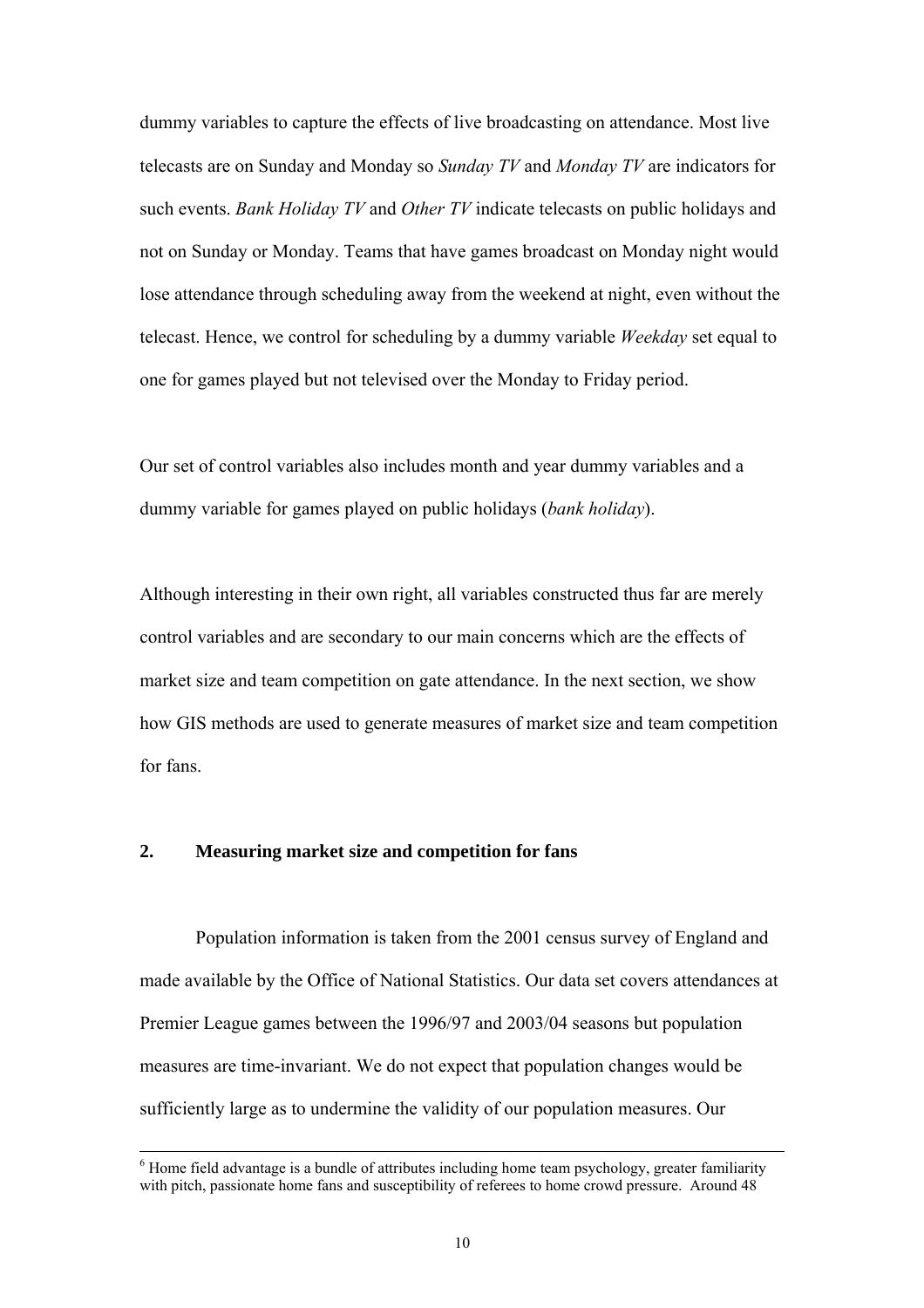Premier League data cover three seasons on either side if the census survey as well the season in which the census was conducted.

Population data are available at various levels for England and Wales, including county, local authority and ward. We construct our market size measure by first using the smallest level, the output area. This gives a very detailed picture of population as the average number of people within an output area is 297 with a standard deviation of 71. We then count the number of individuals within output areas that lie within specified distances from each team's stadium. Concentric rings are derived using the GIS programme, Mapinfo. These rings increase by five mile radii up to a maximum of 30 miles. *Market size* is then the log of population within a particular ring zone and we experiment with radial distances in the empirical specification. A clue as to what can be expected is to be found in Forrest, Simmons and Feehan (2002). Using fan survey data and the same method of constructing concentric rings around stadia (with 1991 census of population data) they found that the relationship between attendance and distance travelled by supporters was best fitted using a gravity model, sharp reduction in support as distance travelled increased. The majority of home fans lived within 10 miles of the stadium. The use of five mile intervals for the width of concentric rings preserves homogeneity of travel costs within each zone. In our case, we lack precise travel cost information for fans so it is important that the assumption of homogeneous costs can be sustained.

Fans do not switch easily between support for neighbouring clubs. Once allegiance is established, the critical decision becomes whether to attend or not. But support tends

percent of games in English football are won by the home team.

l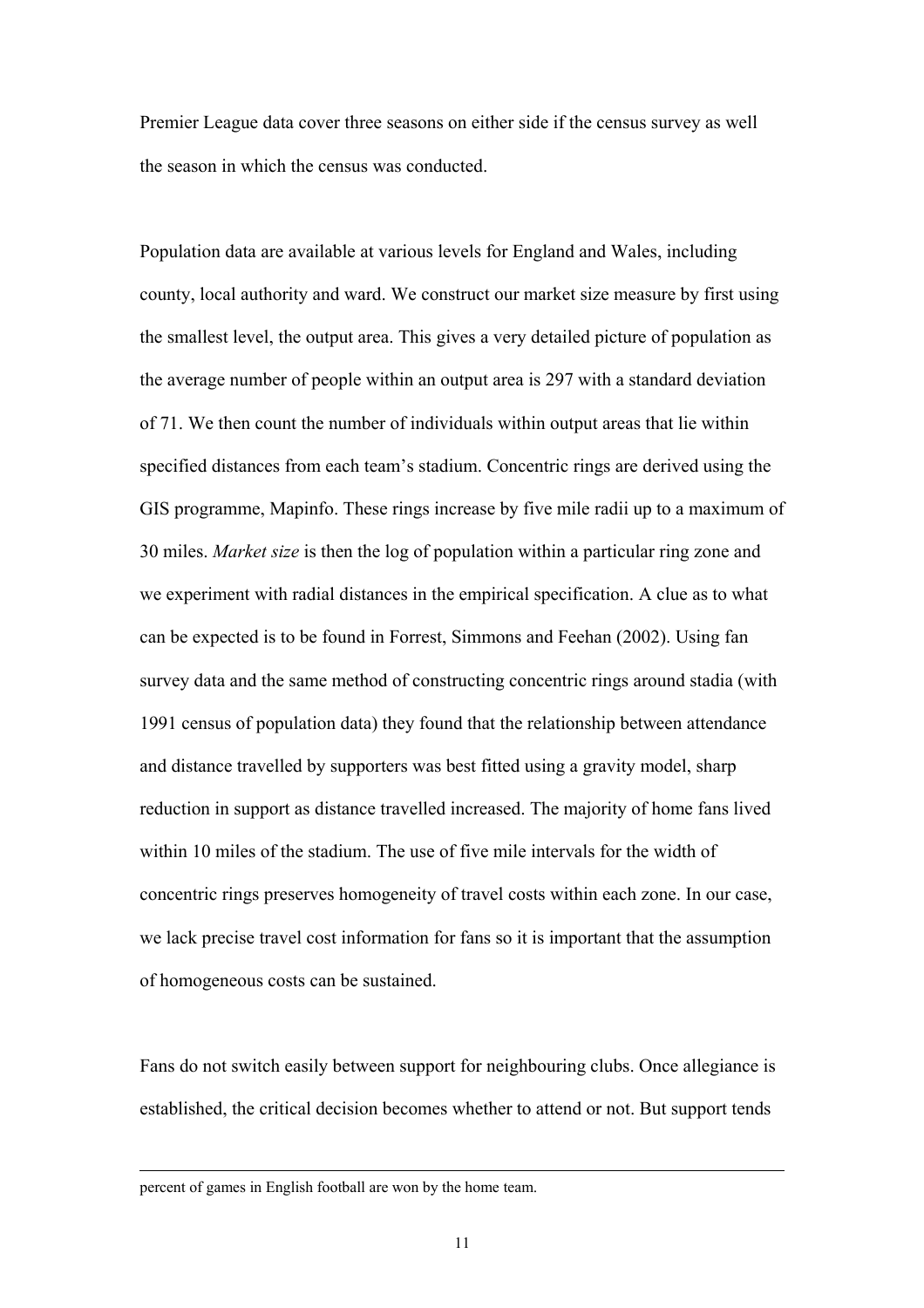to be handed down through generations and although many fans take up support through parent-induced loyalty there will be others who take up the option of forming their own allegiance. In that precise sense, there is competition between teams for the fan base within a particular area. We already have a variable, *Membership*, which captures what we perceive as 'first mover advantage' for long-lived clubs in an area. The tradition and reputation of these older clubs form entry barriers for newer clubs to develop and sustain their fan base. At present, an example of this is Wigan Athletic who only joined the Football League out of semi-professional status in 1978. Located in the Greater Manchester conurbation they face competition for fans from Manchester United and City and Bolton Wanders to the east and Liverpool and Everton to the west. This is likely to be a more difficult obstacle to overcome than the local peculiarity that, until recently, the town's Rugby League team enjoyed greater attendances than the football team.

As noted above, the multiplicity of football teams in metropolitan areas stands in sharp contrast to the territorial restrictions imposed in North American major league sports. The level of competition between clubs is likely to be negatively related to the amount of playing talent that can be hired. Indeed, this is an important reason why the North American teams invoke their particular restrictions. Here, we hypothesise that increased competition between teams will reduce gate attendance, given market size and our various control variables.

To measure competition, we could simply count the number of other Premier and Football League teams within a specified distance, say 20 miles. Although this would be useful we prefer to exploit information from the census of population more

12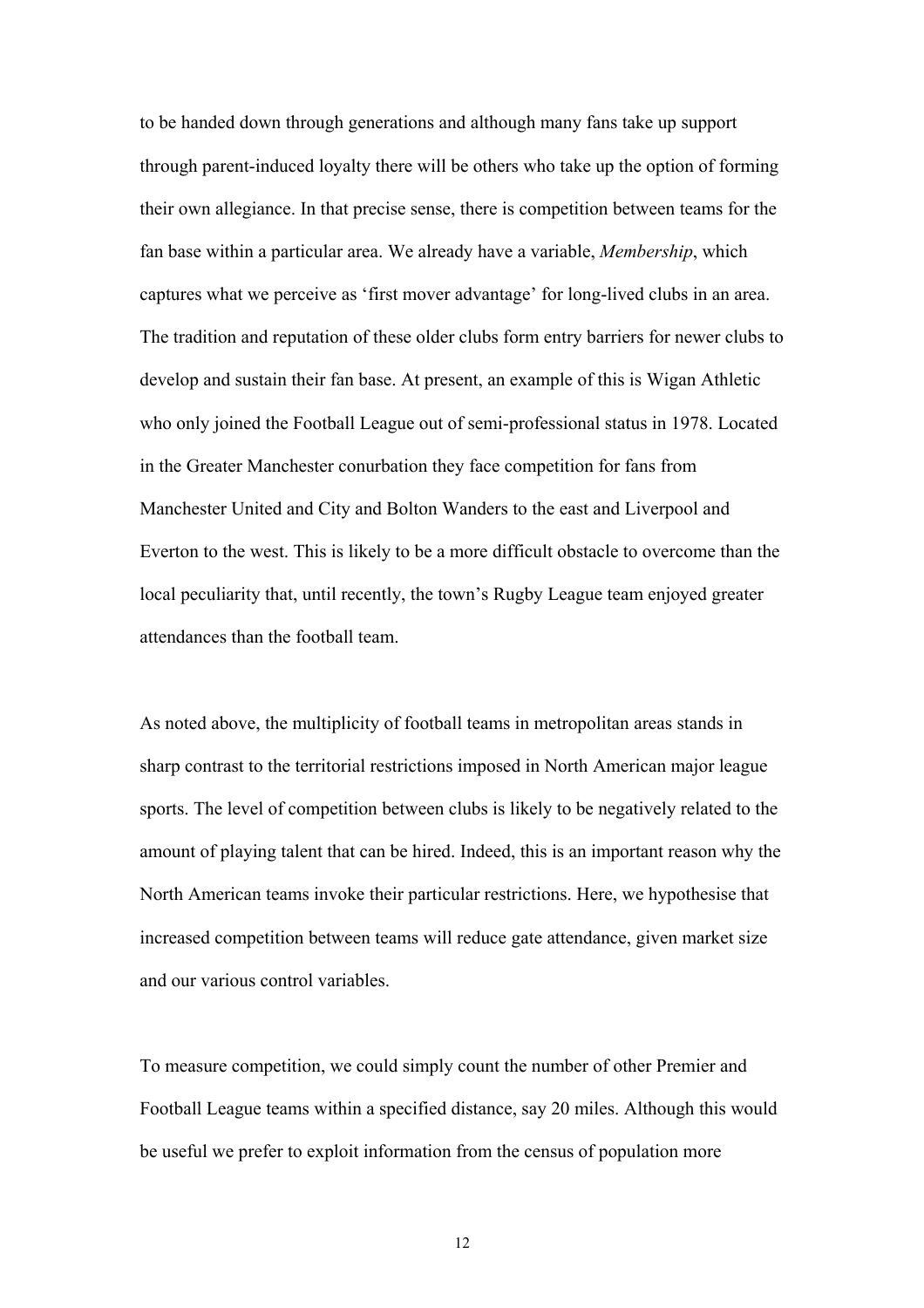precisely. Using Mapinfo, we construct 10 mile radial rings around each club. Suppose there are two clubs located within 10 miles of the focus club's ground. The proportion of all people residing within a club's 10 mile radial ring and within a 10 mile radial ring of the other club is taken as our measure of *competition*. Figure 1 shows an example of overlapping rings for two clubs in our sample, Newcastle and Sunderland.

Where there is more than one neighbouring club, we have more than one intersection of overlapping rings. In this case, the proportions of overlapping population are aggregated and the value of *competition* may exceed unity. In fact, the value of *competition* ranges from zero to 7.88 with a mean of 1.90 and standard deviation of 2.37. The highest value occurs for Arsenal, revealing the intensity of competition for fans in the Inner London area. Tottenham Hotspur, located close to Arsenal, have the next lowest value at 7.76.

Our measures of *market size* and *competition* are entered into our model separately for home and away teams in a particular fixture. This is consistent with our treatment of our fan support variables. We offer a treatment of market size that is not restricted to arbitrary local authority boundaries.<sup>[7](#page-13-0)</sup> Moreover our measure of team competition overcomes the *ad hoc* treatment of dividing metropolitan population by number of teams as a measure of market size per team that has occurred in some previous studies (e.g. Burger and Walters, 2003). The use of GIS methods allows us to model market size and competition jointly as explanatory variables in our attendance demand model.

<span id="page-13-0"></span><sup>7</sup> <sup>7</sup> For example, Schmidt and Berri (2001) use size of metropolitan statistical area (SMSA) in their study of attendance at Major League Baseball games. This is an inadequate proxy for market size as travel costs are not homogeneous across cities with different SMSA size. Higher SMSA size does not translate into higher market size because travel costs are greater in bigger urban areas.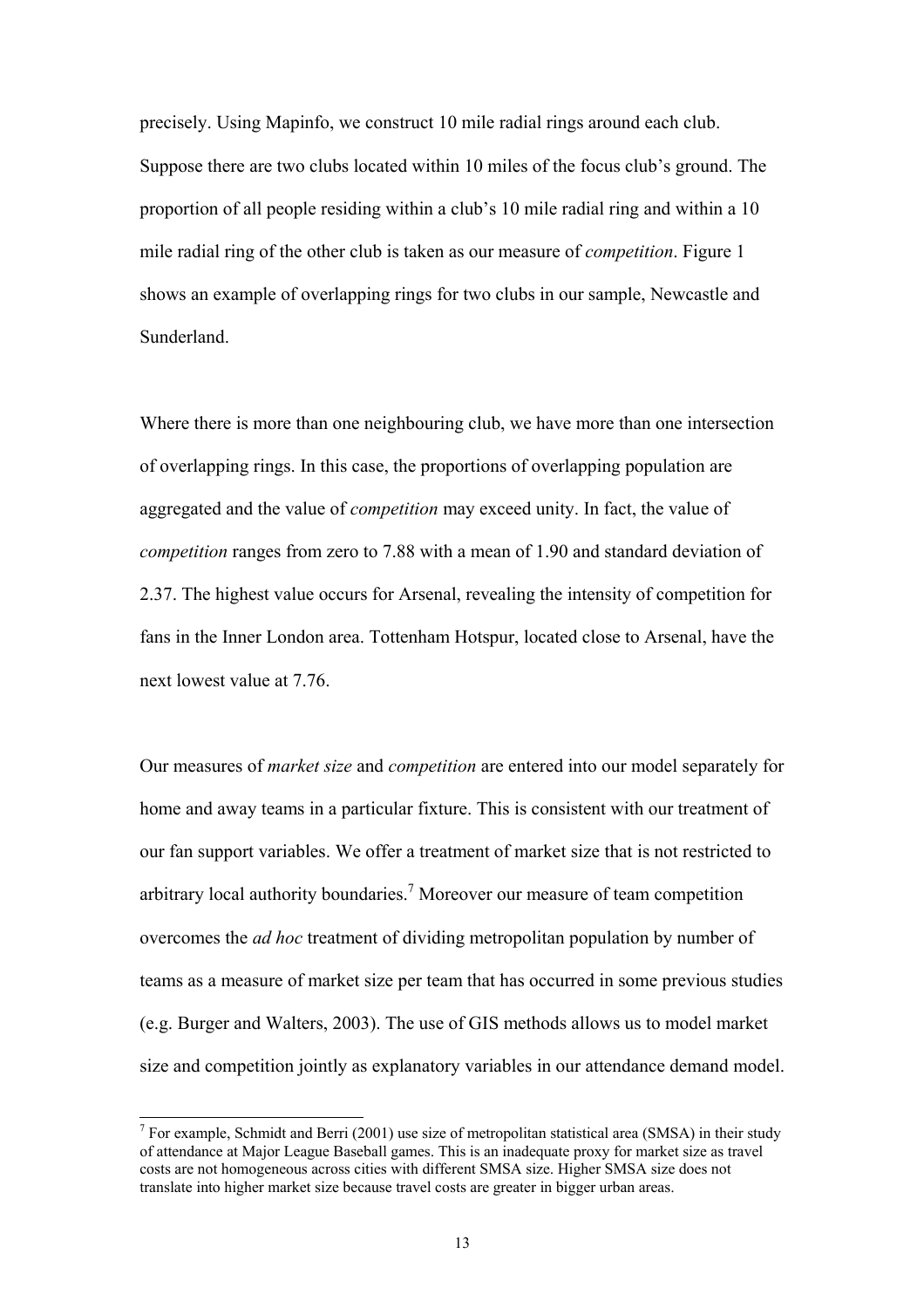#### **3. Data and empirical estimation**

We need to address the problem that several Premier League clubs regularly sell tickets at levels close to ground capacity. This is an awkward problem that must be confronted in our empirical estimation. For a high proportion of games in our sample, we find that reported attendances are close to stadium capacity. Police segregation policies mean that clubs rarely report attendances exactly at capacity levels. We define 'at capacity' to mean attendance levels at more than 95% of stated ground capacity. On this basis, the proportion of censored games in our sample was 54.6%. Attendance at capacity cannot vary, for the team in question, by construction and Ordinary Least Squares estimates will be biased. As an alternative we use Tobit estimation.

In our model, stadium capacity is the censoring point and our attendance data are right-censored (see Figure 2). Only the data to the left of the censoring point can be used for estimation and so we have a truncated normal distribution for our dependent variable. The statistical distribution that is relevant for our attendance data is a mixture of discrete and continuous distributions representing the probability of a sellout crowd and the attendances for games that are not sold out.

Following Greene (2003) we can analyse this mixed distribution by defining a random variable,  $A$ , which is derived from 'true' demand,  $D$ , as<sup>[8](#page-14-0)</sup>:

$$
A = C \text{ if } D \ge C
$$
  

$$
A = D \text{ if } D < C. \tag{2}
$$

<span id="page-14-0"></span> <sup>8</sup>  $\delta$  Greene's explanation of the tobit model is accompanied by a numerical example using stadium capacity as the censoring point.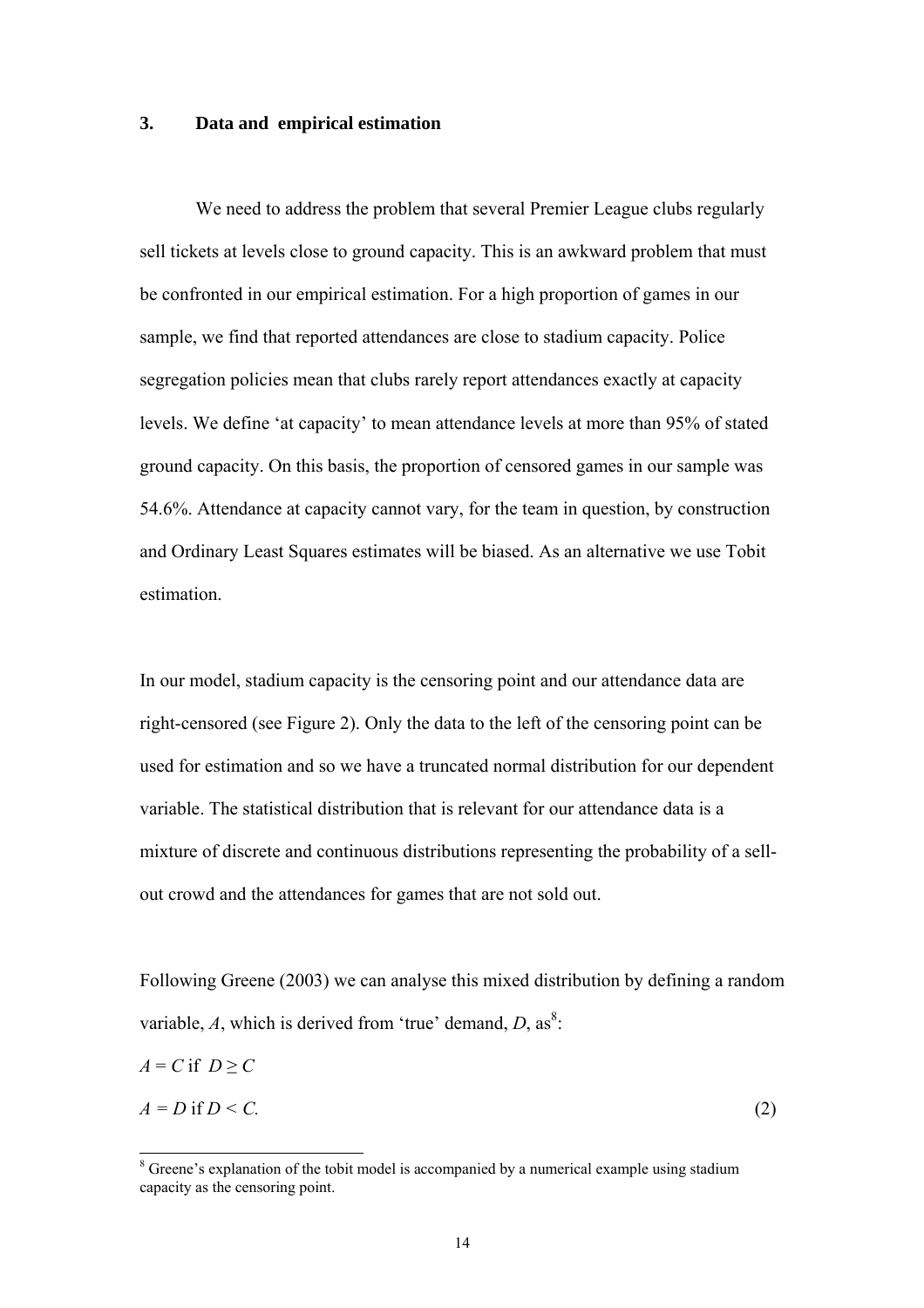Suppose that true demand is normally distributed with mean  $\mu$  and constant variance  $σ<sup>2</sup>$ . Let *D* = *xβ* + *ε* where *ε* is a random error term. Then the first component of the tobit model is the probability of a sell-out crowd which is given by:

$$
Pr{A = C} = Pr{D \ge C} = \Phi((x\beta - C)/\sigma).
$$
\n(3)

The second component of the tobit model is the distribution of *A* given that it is below capacity. This is a truncated normal distribution with expectation

 $E\{A|A \leq C\} = x\beta$  + conditional expectation of a mean-zero normal variable, given that it is less than  $x\beta$  – C. We now see why it would be inappropriate to restrict attention to games that do not sell out. The conditional expectation of *A* is not equal to  $x\beta$  as it depends on *x* in a nonlinear relationship.

There are two extensions that can be readily made to fit our purpose. First, the censoring values can be made to vary across clubs as these have different stadium capacities. Secondly, we can estimate a random effects tobit model. This specifies true demand for game *i* hosted by team *j* at time *t* as

$$
D_{it} = x_{it} \beta + \alpha_j + \varepsilon_{it} \tag{4}
$$

 The random effects model specifies a set of team-specific constant terms that are randomly distributed across teams. We are assuming here that the team-specific effects are strictly uncorrelated with the regressors.

The coefficients generated by the random effects tobit model cannot be interpreted as impacts as would be the case in a linear regression model. Suppose we obtain a coefficient of  $\beta_1$  on a variable  $x_1$ . Then we can obtain the marginal effect on the expected value of *A* of a change in  $x_1$  as

$$
\partial E\{A\} / \partial x_1 = \beta_1 \Phi((x\beta - C)/\sigma) \tag{5}
$$

15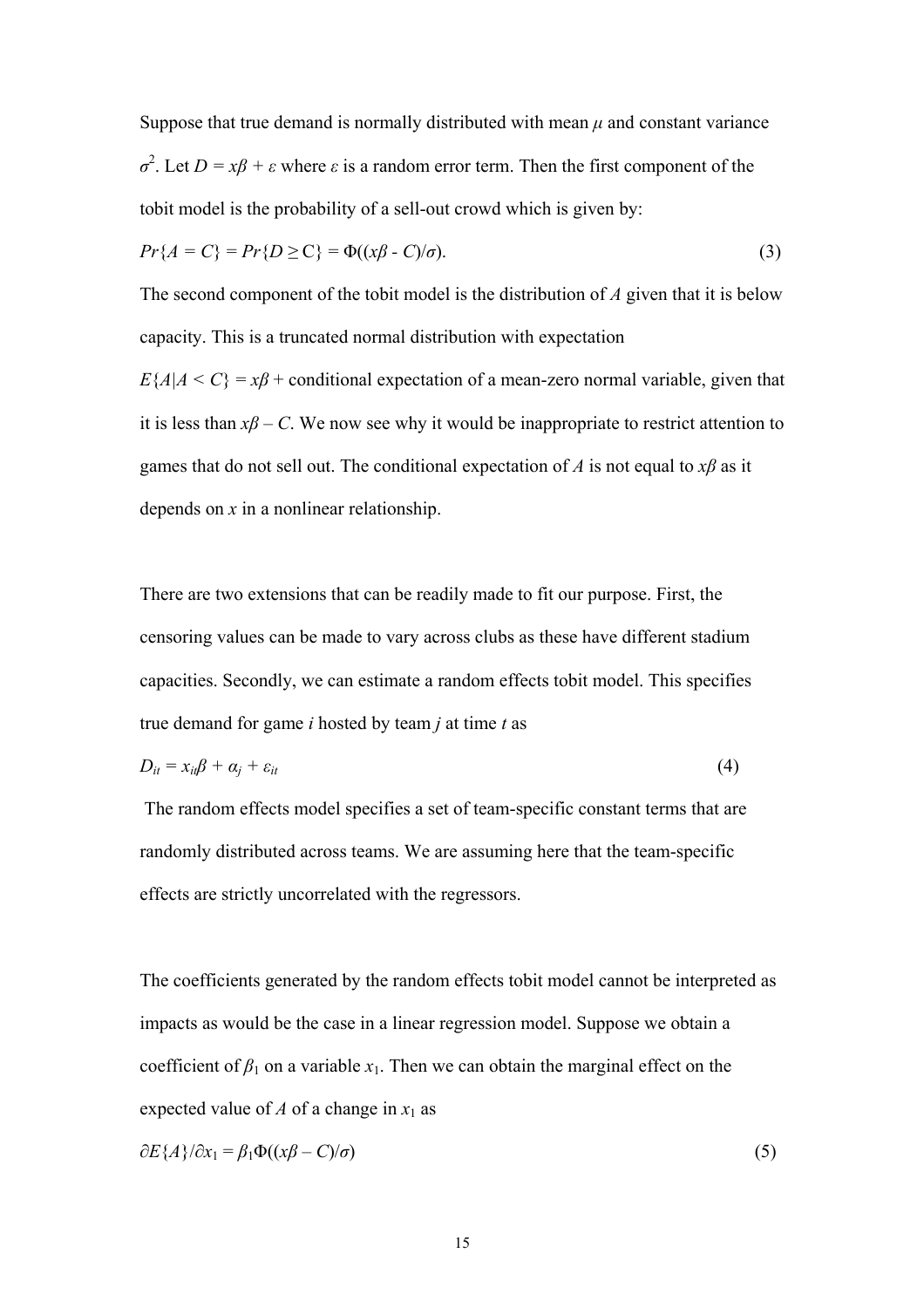This gives the marginal effect of a change in  $x_1$  upon the expected attendance A as the estimated coefficient multiplied by the probability of the game not being sold out. If this probability is one for a particular game then the marginal effect reduces to  $\beta_1$  as in the linear model. Below, we report marginal effects rather than coefficients from our tobit estimates.

Attendance data were compiled from editions of the *Sky Football Yearbook*  (previously the *Rothmans Football Yearbook*). Financial data were obtained from the *Deloitte and Touche Annual Review of Football Finance*. Descriptive statistics for our variables are shown in Table 1. It is apparent that matchday attendances are widely dispersed so there is considerable variation in our dependent variable to be explained by our model. Allowing for some small amount of missing information on financial data, we have a sample size of 2,553 of which 1,394 games are designated as censored. Our sample period is 1996/97 to 2003/04 and we therefore have a substantial unbalanced data set. The context for our study is a period of growth in Premier League attendances, sufficiently strong for several clubs (e.g. Arsenal, Liverpool, Manchester City, Southampton) to contemplate moving to larger stadia to release existing capacity constraints.

#### **4. Empirical results**

Results from our random effects tobit estimation are shown in Table 2. We should first note the absence of *outcome uncertainty*. This was included initially and as the coefficient was found to be not significantly different from zero we dropped this variable from the final results. Failure to find any significant role for outcome

16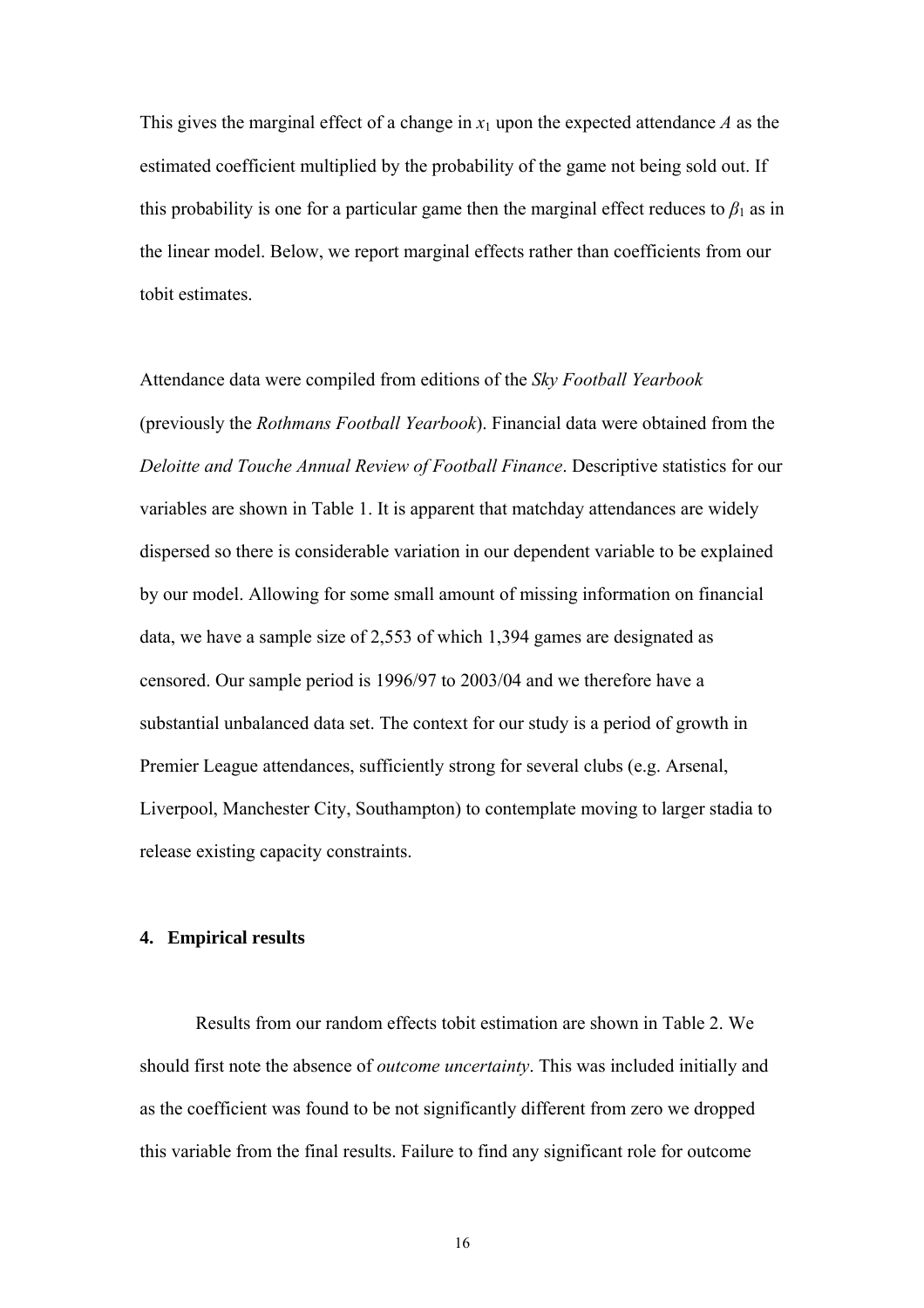uncertainty is not a new finding in the sports economics literature. For example, Baimbridge *et al.* (1996) found no significant effect of a measure of outcome uncertainty based on absolute differences in league rankings in their study of Premier League football in the 1[9](#page-17-0)93/94 season (although they did not use tobit estimation).<sup>9</sup>

Our reported t-statistics will be understated, inference will be undermined and our estimates will be inefficient if the error term does not have constant variance. To test for unequal variance in the error term (heteroskedasticity) we apply the Goldfield-Quandt test (Greene, 2003). Our dataset is partioned into three based on the magnitude of the following variables: home team's prior season attendance, home team's relative wage and current performance of the home team. The variances of the error terms from regression models of the partitions were tested for equality. The Goldfield-Quandt test did not reject equality of variance of the error term.

#### *Control variables*

From our set of *team support* variables, it appears that habit persistence is strong within the Premier League since home team attendance is positively related to average attendance last season for both home and away teams. This applies to both incumbent and promoted teams. Tradition and reputation as proxied by home team league membership appear to be significant determinants of attendance. However, away team league membership does not have a significant effect on attendance. Distance affects matchday attendance in a non-linear fashion as found in other studies (Forrest,

<span id="page-17-0"></span><sup>.&</sup>lt;br>9  $9^9$  See Borland and Macdonald (2003) for some studies on other sports which find a similar result.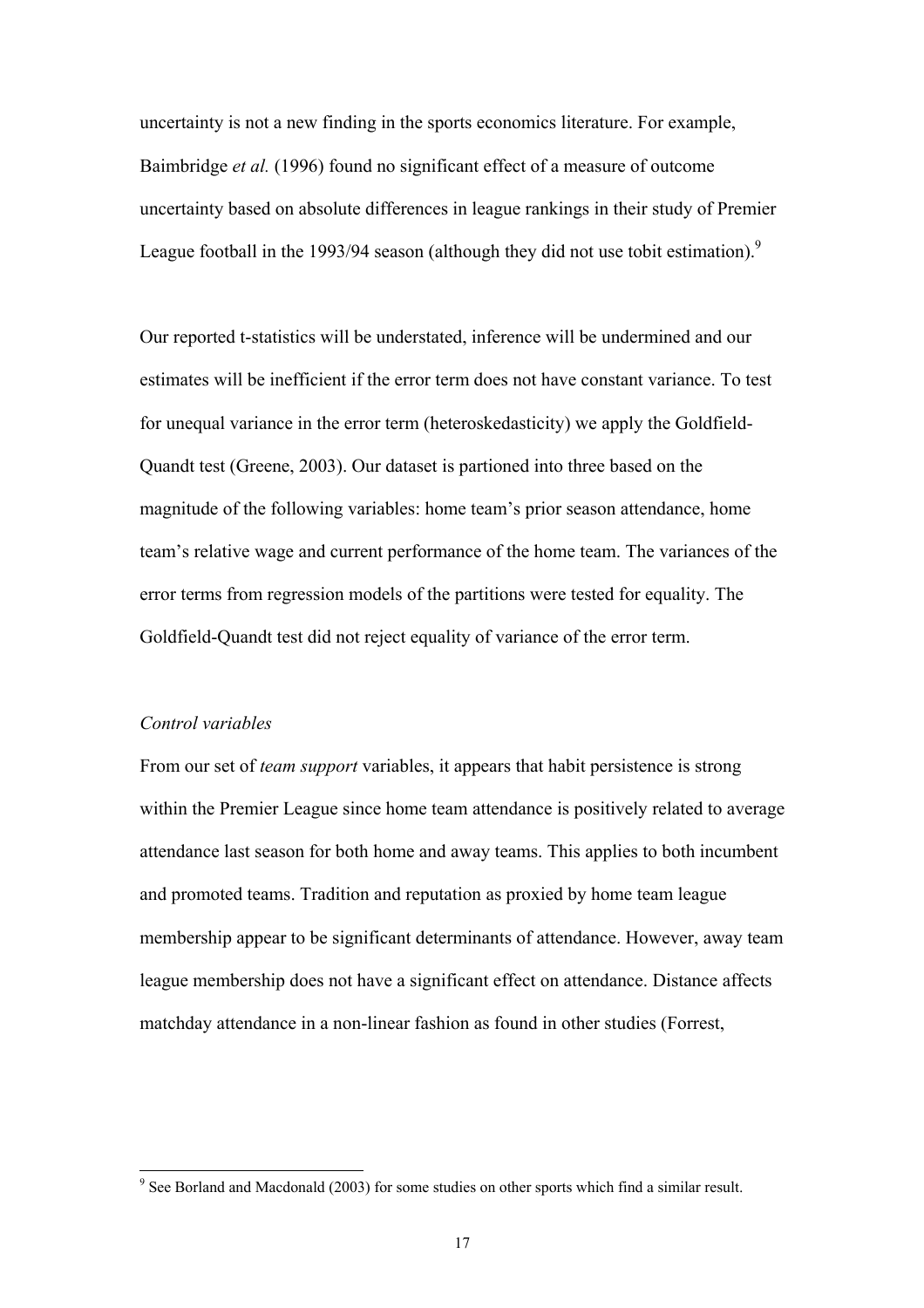Simmons and Szymanski, 2004). Derby matches involving keen local rivalry raise attendances, other things equal, by  $6.0$  per cent.<sup>10</sup>

In our set of *team quality* measures, home team and away team wage bill have significant coefficients of almost equal magnitude, suggesting that fans react to total quality of teams in a match when deciding to attend. We see that improved quality of an away team does have a positive impact on home attendance. If a typical away team improves its team quality by raising relative wage bill by 45 per cent (an increase of one standard deviation), home gates improve by 1.3 per cent according to our results, *ceteris paribus*. A slightly smaller effect can be found by raising home team's relative wage bill by the same order of magnitude.

We find that home team performance, as measured by points per game to date of match, has a positive and significant (at 1 per cent) effect on attendance. This is in line with prior expectations. But away team performance does not have a significant effect on attendance. Away team attributes that impact on gates are to be found elsewhere in the relative wage bill and distance variables.

The set of *broadcasting* variables gives clear evidence that live telecasts of Premier league games does reduce attendance, with the exception of games televised on public holidays. We find that live broadcasting on Sundays, the most popular slot for viewers, reduces gate attendance by 7.6 per cent, other things equal<sup>11</sup>. Taking account of the general loss in attendance for weekday games (4.7 per cent) we find that games

<span id="page-18-1"></span><span id="page-18-0"></span><sup>&</sup>lt;sup>10</sup> Impacts of dummy variables are shown using the formula exp  $(\beta x) - 1$  where  $\beta$  is the estimated coefficient.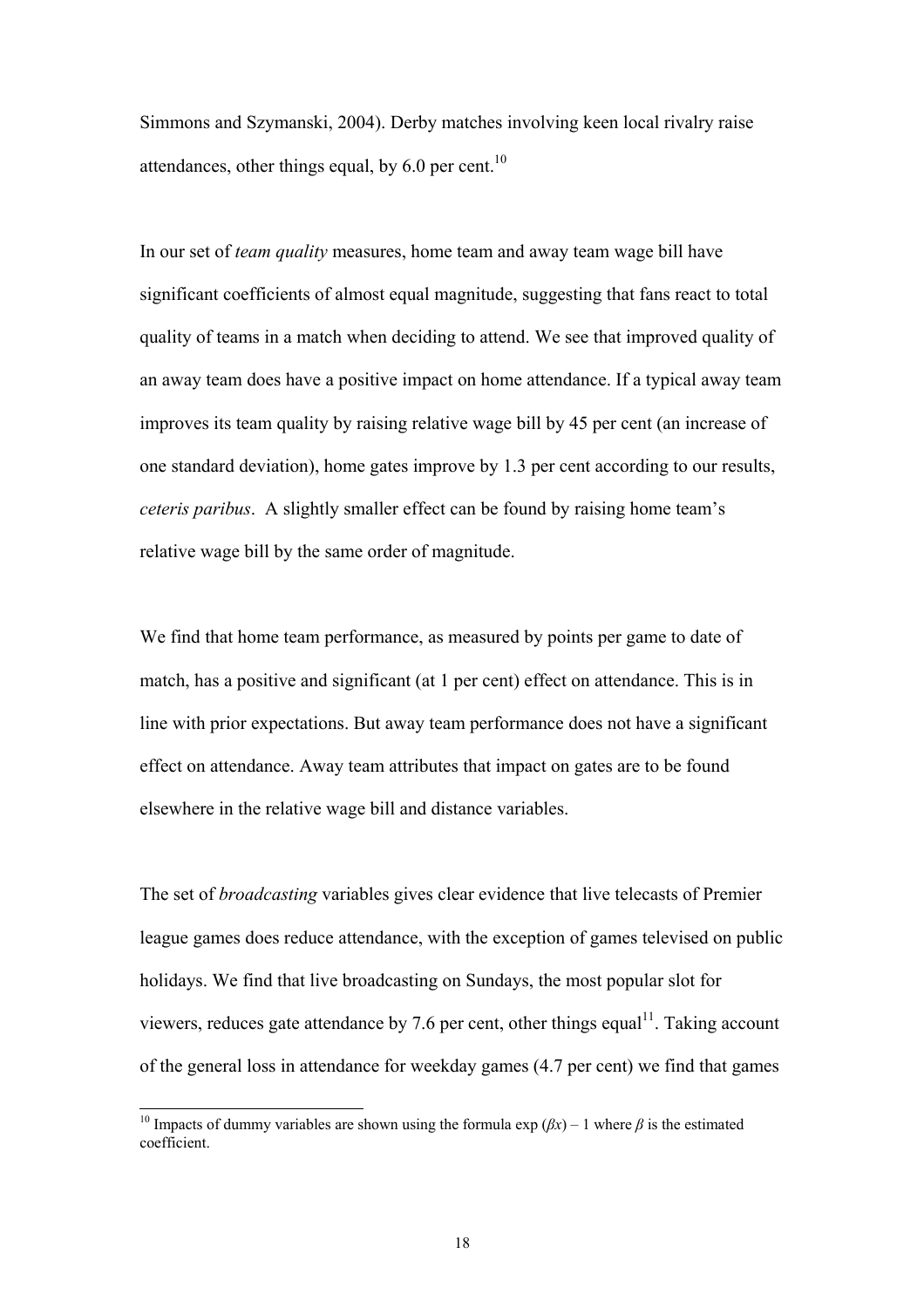broadcast on Monday nights are associated with 6.3 per cent lower attendance, *ceteris paribus*.

#### *Market size and competition*

Our results reveal a positive impact of market size on gate attendance, as expected. After experimentation with sizes of concentric rings, we find that the population located in rings outside a 10 radius from the home team stadium does not contribute significantly to attendance.<sup>12</sup> Our key result, then, is that a 100 per cent increase in population within 10 miles of a ground raises gate attendance by 11.5 per cent. Put another way, consider two teams that are otherwise identical as specified by control variables. Then if one team has a population within 10 miles that is 100,000 greater than the other team, the team with larger population density is predicted to have 0.79 per cent greater attendance. At mean attendance, we estimate that this converts to £151,000 extra revenue *per season*.

We also find that away teams with greater population density near their grounds generate additional attendance. A 100 per cent larger away team population is associated with a 2.8 per cent greater attendance.<sup>13</sup> Alternatively a difference in away team population of 100,000 translates into an increase in attendance of 0.32 per cent.

 $11$  Forrest, Simmons and Buraimo (2005) report results from a probit model of selection of Premier League games by Sky. In the second half of a season Sky has unrestricted choice of which games to broadcast and does tend to focus on matches involving teams higher up the League table. <sup>12</sup> The use of a 10 mile radius is consistent with Forrest, Simmons and Feehan (2002) who found that

<span id="page-19-0"></span>the majority of home fans travelled within this distance. Travel costs are reasonably homogeneous within this zone.<br><sup>13</sup> We lack data on numbers of away fans inside home stadia and so we cannot distinguish between the

<span id="page-19-1"></span>impacts of away team market on numbers of fans who travel and on attractiveness of larger away teams to home supporters.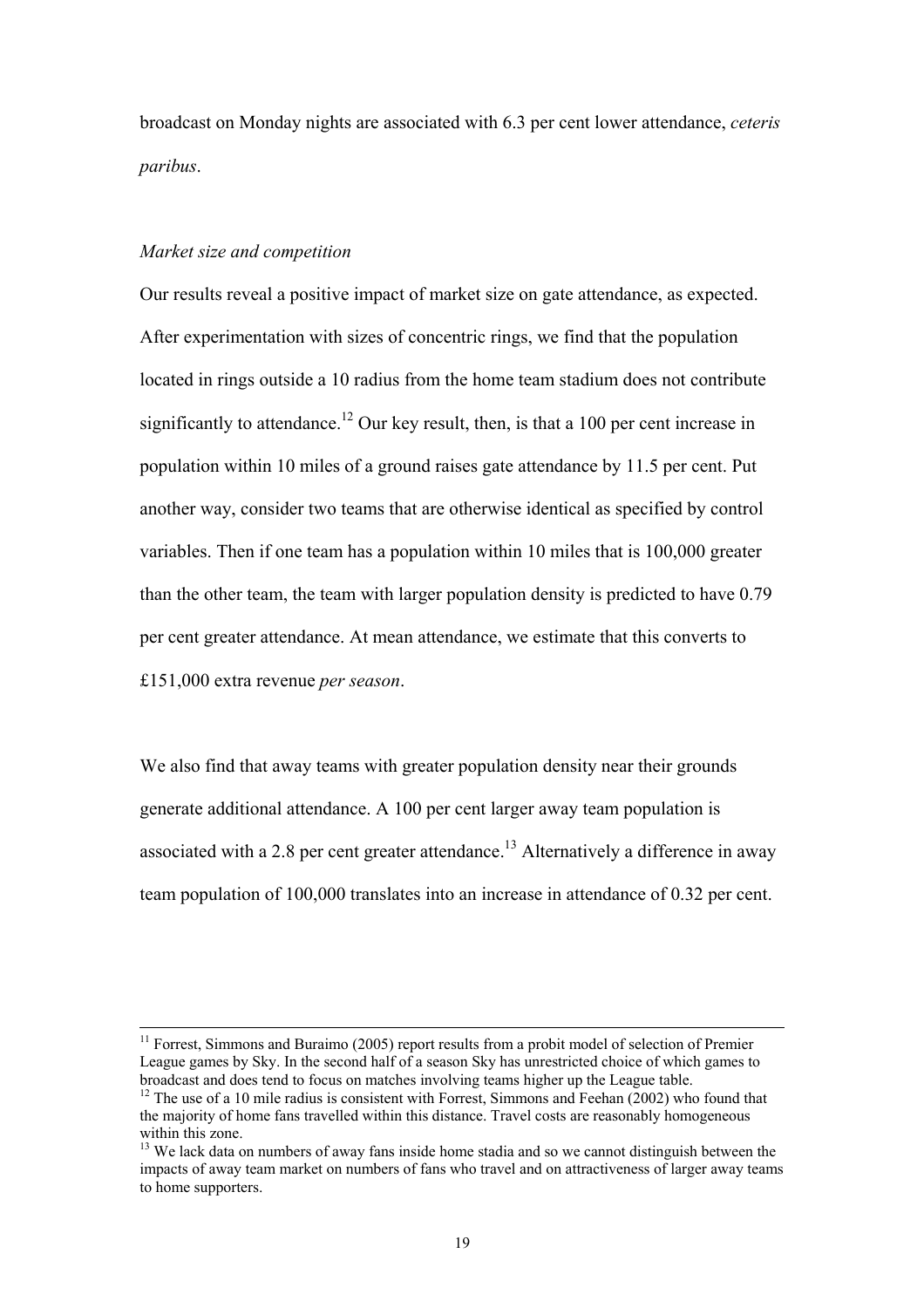Larger population centres tend to be associated with a greater number of competing teams. London and Greater Manchester, in particular, have several clubs competing within a 20 mile radius. The coefficients on *home competition* and *away competition* are each negative and significant at 5 per cent. As the degree of competition increases within both the home and away team markets, attendance is predicted to fall. But while larger markets do attract increased competition for fan base from rival teams, we find that this does not entirely eliminate the advantages of greater market size. If *home competition* is removed from the model, the marginal effect on *home market size* is reduced to 0.064.

Looking at away team characteristics, we find that the benefits of larger market size of an away team are again only partially offset by the significant, negative effect of increased competition for fans by means of a greater number of clubs in the away teams' localities.

An important implication of our results is that team relocation to stadia in out-of-town greenfield sites is predicted to result in loss of support as market size is reduced. Take the example of Bolton Wanderers who moved from Burnden Park in the centre of Bolton to a newly built stadium in Horwich, three miles away from the town centre and with lower population density. Setting control variables at their mean values, we find that the predicted reduction in average home attendance for Bolton is 1,278 per game. Using a Premier League average ticket price of £30 in 2003/04, the reduction in seasonal gate revenue for Bolton from its out-of-town site is then estimated at £728,460. Of course, in recent seasons Bolton have finished in the top half of the Premier League and have qualified for the UEFA Cup but this merely highlights the

20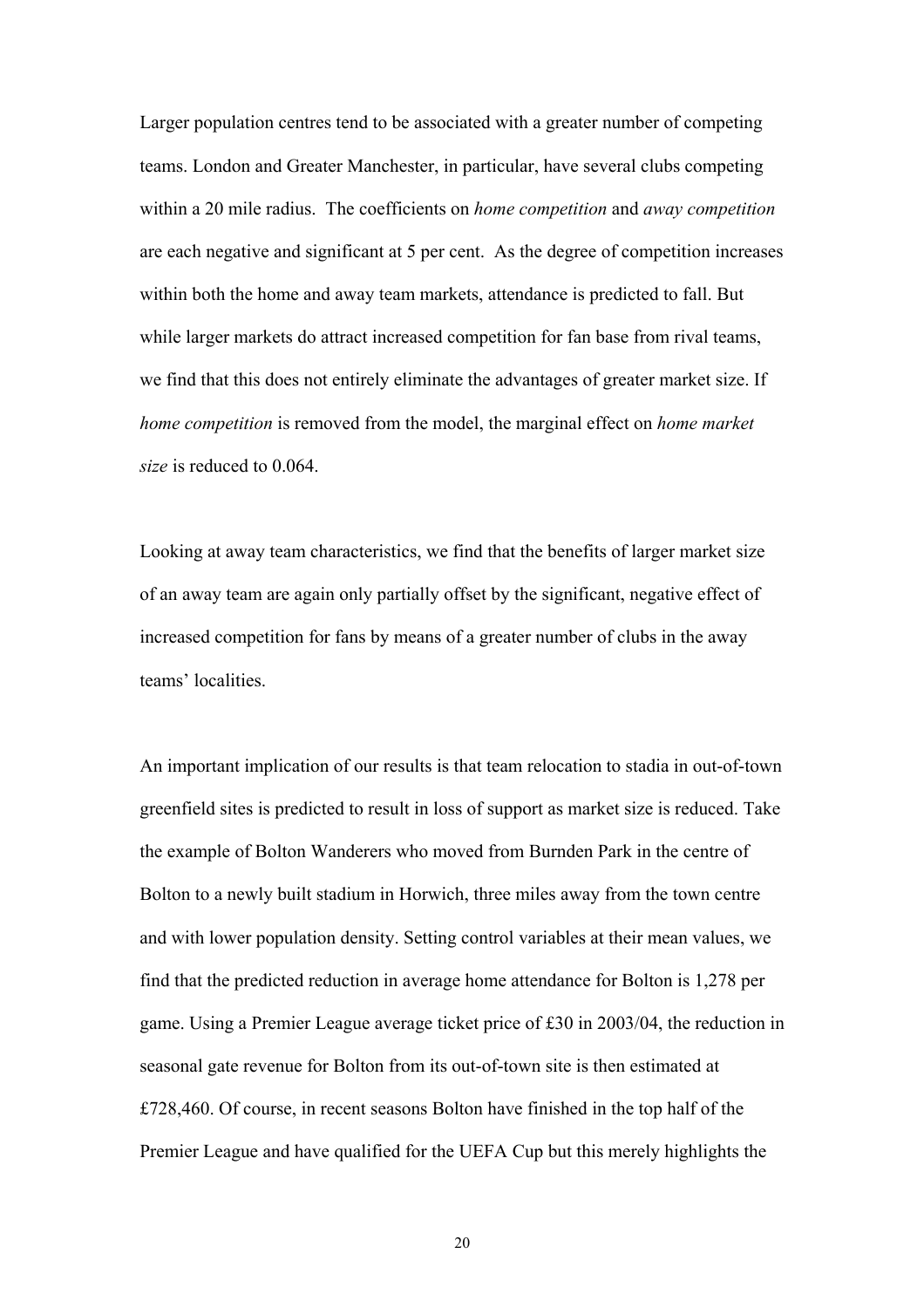importance of controlling for other factors when undertaking multivariate analysis. Of itself, a change in stadium from inner city to suburbs or out-of-town sites is predicted to reduce gate attendance.<sup>[14](#page-21-0)</sup>

An example of a stadium move which took a club to a location with greater population density is Manchester City. Their move to the City of Manchester Stadium to the east of Manchester is predicted to raise gate attendance by a modest 91 per game. Arsenal's new stadium is located close to their old location at Highbury in north London and their move should have no effect on gate attendance, other things equal.

## **5. Conclusion**

We have modelled Premier League matchday attendances over the period 1997- 2004 using a large panel data set. We have constructed a suitable set of control variables and have overcome the problems caused by sell-out crowds by use of tobit estimation. We have also accounted for unobserved influences on attendance by means of random effects attached to home teams. Our treatment of market size, with its use of GIS techniques, is more sophisticated than in previous attendance demand studies and would merit application in studies of other sports leagues.

Our main result is that, subject to other controlling influences, teams located in bigger markets are able to generate higher gate attendances than those in smaller markets. Competition between clubs for the fan base in particular region is a partially offsetting

<span id="page-21-0"></span><sup>&</sup>lt;sup>14</sup> However, offsetting the reduction in marker size is a possible honeymoon effect as fans sample the new stadium (Coates and Humphreys, 2005, Leadley and Zygmont, 2005).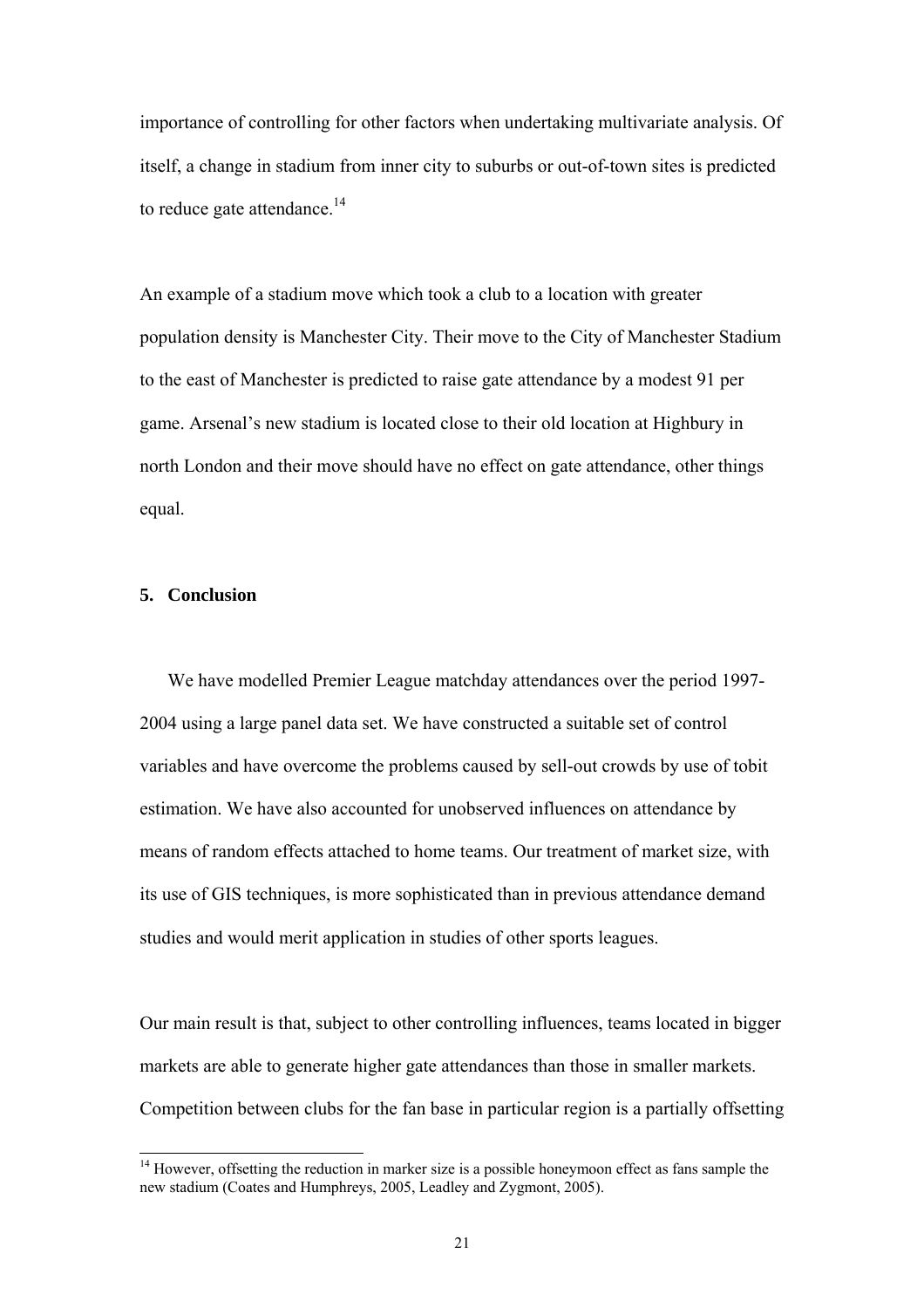influence. Our results support the fundamental proposition of various sports economists (Fort and Quirk, 1995; Késenne, 1999) that disparities in team performance ultimately reflect differences in playing talent that are in turn due to variations in market size. A companion paper, Buraimo, Forrest and Simmons (2005), follows through and tests the implication of this argument. In the long-term, team performance is predicted to depend on market size. That proposition is also upheld in these authors' empirical work. Here, we have checked the first step in the process linking market size to team performance. Essentially, teams with larger market size have the potential to convert a greater fan base into greater gate, and other, revenues so as to generate resource to invest in player talent. Competition between teams for the fan base in a region plays a negative, offsetting role in the determination of gate attendance but does not totally eliminate the benefits of greater market size.

We offer two problems which we regard as worthy of further research. First, how is it that some large metropolitan areas have football teams with systematically weak performance? Birmingham, Bristol and Sheffield are possible areas to consider as these appear to have underperforming clubs.<sup>15</sup> Second, how do changes in population over time, through births, deaths and migration, impact upon disparities in market size between clubs. Our analysis has used 2001 census data. It would be interesting to compare our results from similar models constructed using the 1991 and earlier censuses to see how the dynamics of market size have impacted upon team attendances, revenues and performance (Dobson and Goddard, 1995, 2001). A highly relevant research question is whether disparities in market size have increased for football teams over the two census periods. This would cast much light on the critical

<span id="page-22-0"></span><sup>&</sup>lt;sup>15</sup> In France, the absence of a successful club in Paris needs explanation.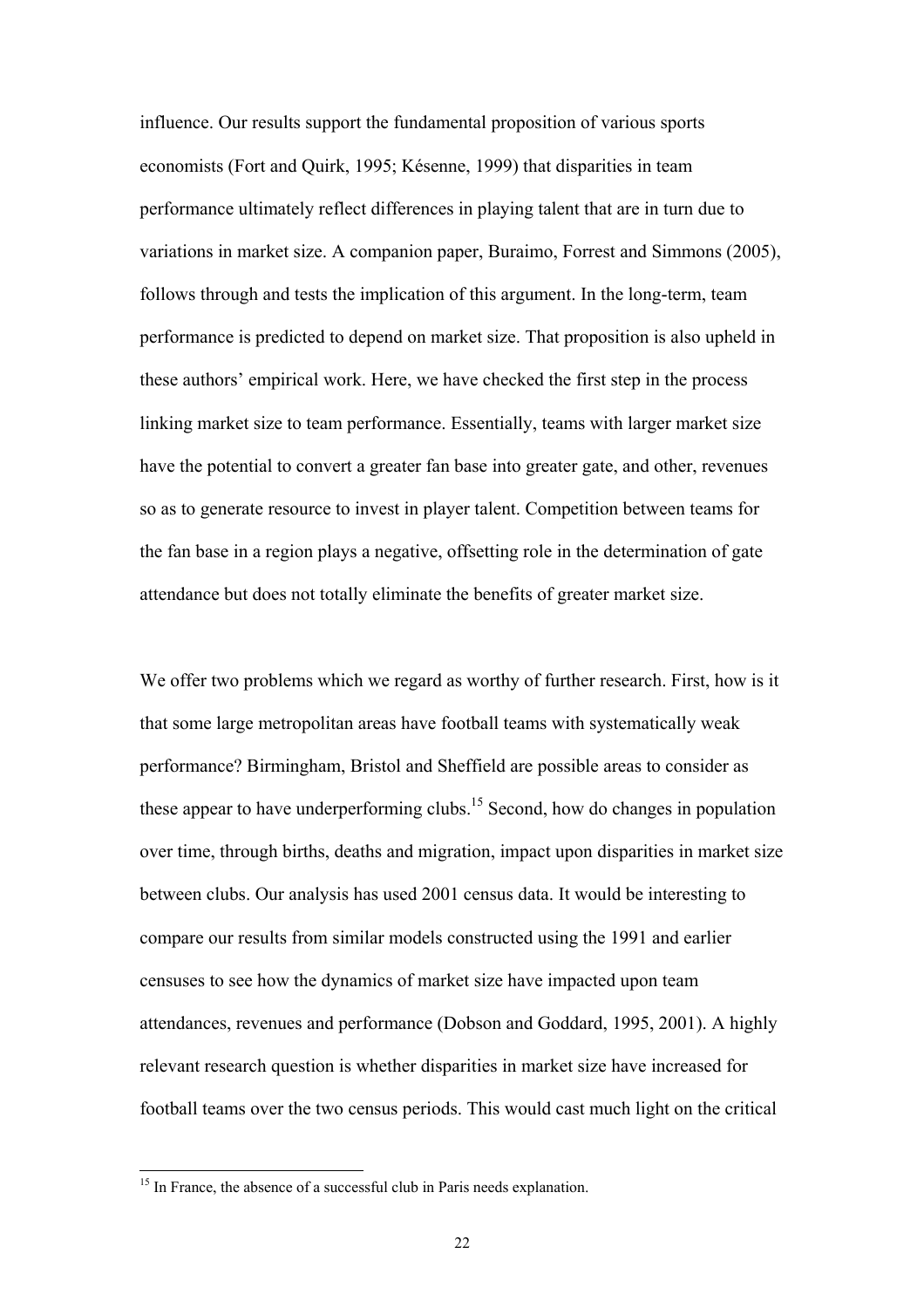policy question of the optimal degree of cross-subsidisation that the Premier League should offer to smaller teams.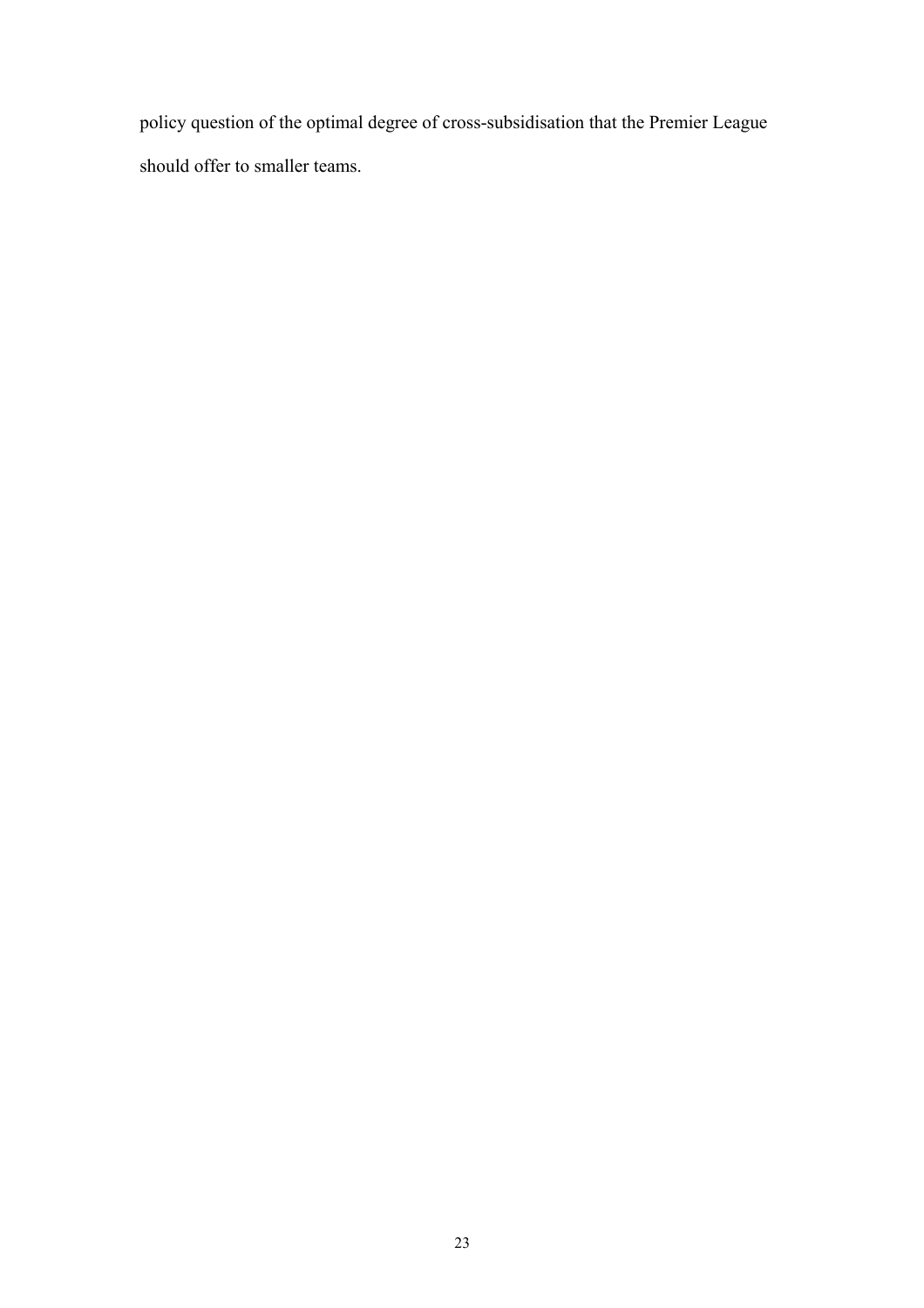## **References**

Baimbridge, M., Cameron, S. and Dawson, P. (1996), 'Satellite television and the demand for football: a whole new ball game?', *Scottish Journal of Political Economy*, **43**, 317-33.

Borland, J. and Macdonald, R. (2003), 'Demand for sport', *Oxford Review of Economic Policy*, **19**, 478-502.

Buraimo, B., Forrest, D., and Simmons, R. (2005), 'Freedom of entry, market size and competitive outcome: evidence from English soccer', *Lancaster University Management School Working Paper.* 

Burger, J. and Walters, S. (2003), 'Market size, pay and performance: a general model and application to Major League Baseball', *Journal of Sports Economics*, **4**, 108-25.

Coates, D. and Humphreys, B. (2005), 'Novelty effects of new facilities on attendance at professional sporting events', *Contemporary Economic Policy*, **23**, 436-55.

Cocco, A. and Jones, J. (1997), 'On going south: the economics of survival and relocation of small market NHL franchises in Canada', *Applied Economics*, **29**, 1537- 52.

Czarnitski, D. and Stadtmann, G. (2002), 'Uncertainty of outcome versus reputation: empirical evidence for the first German football division', *Empirical Economics*, **27**, 101-12.

Dobson, S. and Goddard, J. (1995), 'The demand for professional league football in England and Wales 1923-1992', *The Statistician*, **44**, 259-77.

Dobson, S. and Goddard, J. (2001), *The economics of football*, Cambridge: Cambridge University Press.

Forrest, D., Simmons, R. and Buraimo, B. (2005), 'Outcome uncertainty and the couch potato audience', *Scottish Journal of Political Economy*, **52**, 641-61.

Forrest, D., Simmons, R. and Feehan, P. (2002), 'A spatial cross-sectional analysis of the elasticity of demand for soccer', *Scottish Journal of Political Economy*, **49**, 336- 55.

Forrest, D., Simmons, R. and Szymanski, S. (2004), 'Broadcasting, attendance and the inefficiency of cartels', *Review of Industrial Organization*, **24**, 243-65.

Fort, R. and Quirk, J. (1995), 'Cross-subsidisation, incentives and outcomes in professional team sports', *Journal of Economic Literature*, **33**, 1265-99.

Greene, W. (2003), *Econometric analysis* (5<sup>th</sup> ed.), Upper Saddle River: Prentice Hall.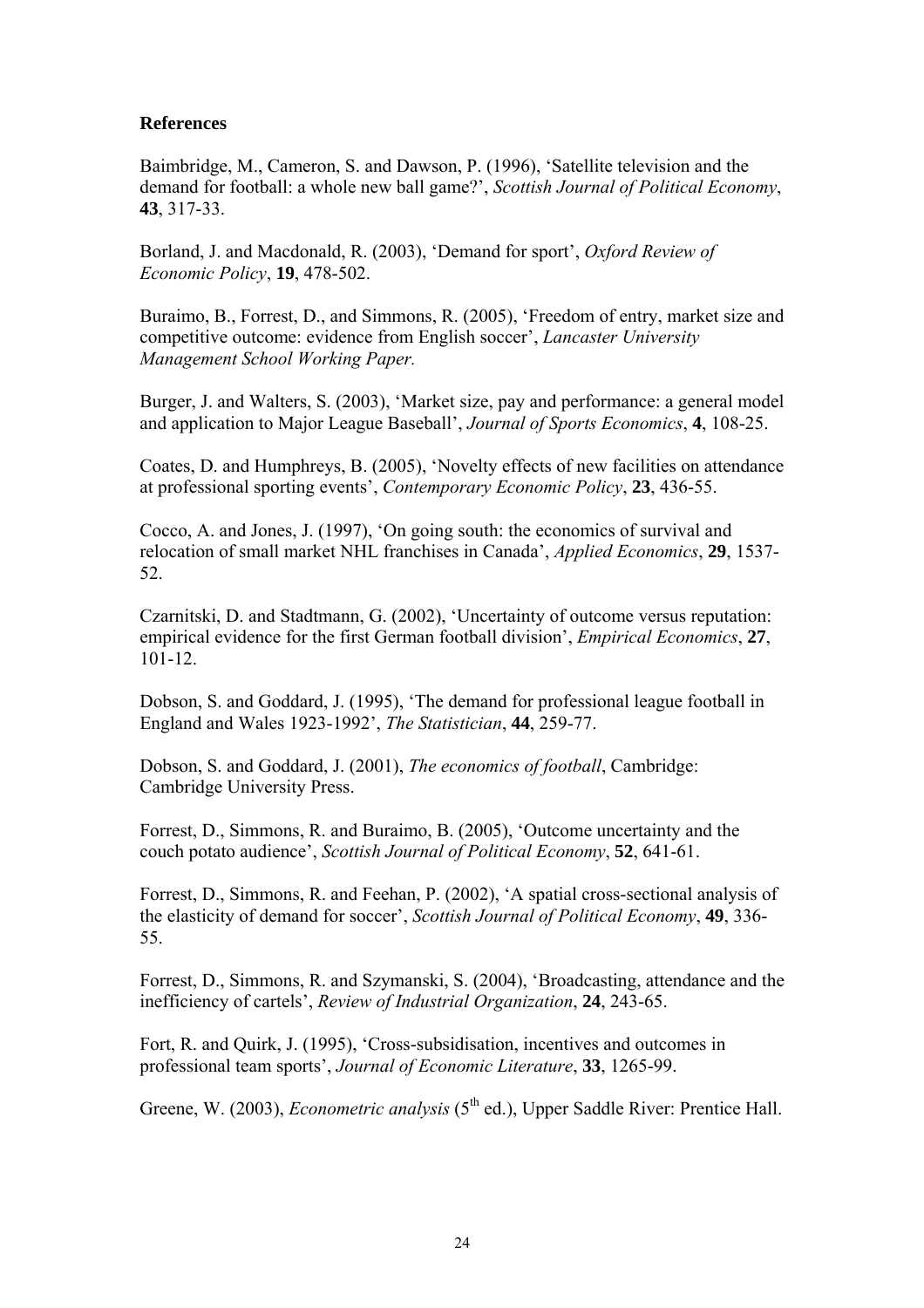Hall, S., Szymanski, S. and Zimbalist, A. (2002), 'Testing causality between team performance and payroll: the cases of Major League Baseball and English soccer', *Journal of Sports Economics*, **3**, 149-68.

Késenne, S. (1999), 'Player market legislation and competitive balance in a win maximizing scenario', in C. Jeanrenaud and S. Késenne (eds.) *Competition policy in professional sports: Europe after the Bosman case*, Antwerp: Standaard Editions.

Leadley, J. and Zygmont, Z. (2005), 'When is the honeymoon over? National Basketball Association attendance 1971-2000', *Journal of Sports Economics*, **6**, 203- 21.

Leeds, M. and Von Allmen, P. (2005), *The economics of sports* (2<sup>nd</sup> ed.), Boston: Addison-Wesley.

Schmidt, M. and Berri, D. (2001), 'Competitive balance and attendance: the case of Major League Baseball', *Journal of Sports Economics*, **2**, 145-67.

Simmons, R. and Forrest, D. (2004), 'Buying success: team performance and wage bills in US and European sports leagues', in Fort, R. and Fizel, J. (eds.) *International sports economics comparisons*, New York: Praeger.

Szymanski, S. (2003), 'The economic design of sporting contests: a review', *Journal of Economic Literature*, **41**, 1137-87.

Szymanski, S. and Kuypers, T. (1999), *Winners and losers: the new business of football*, London: Viking.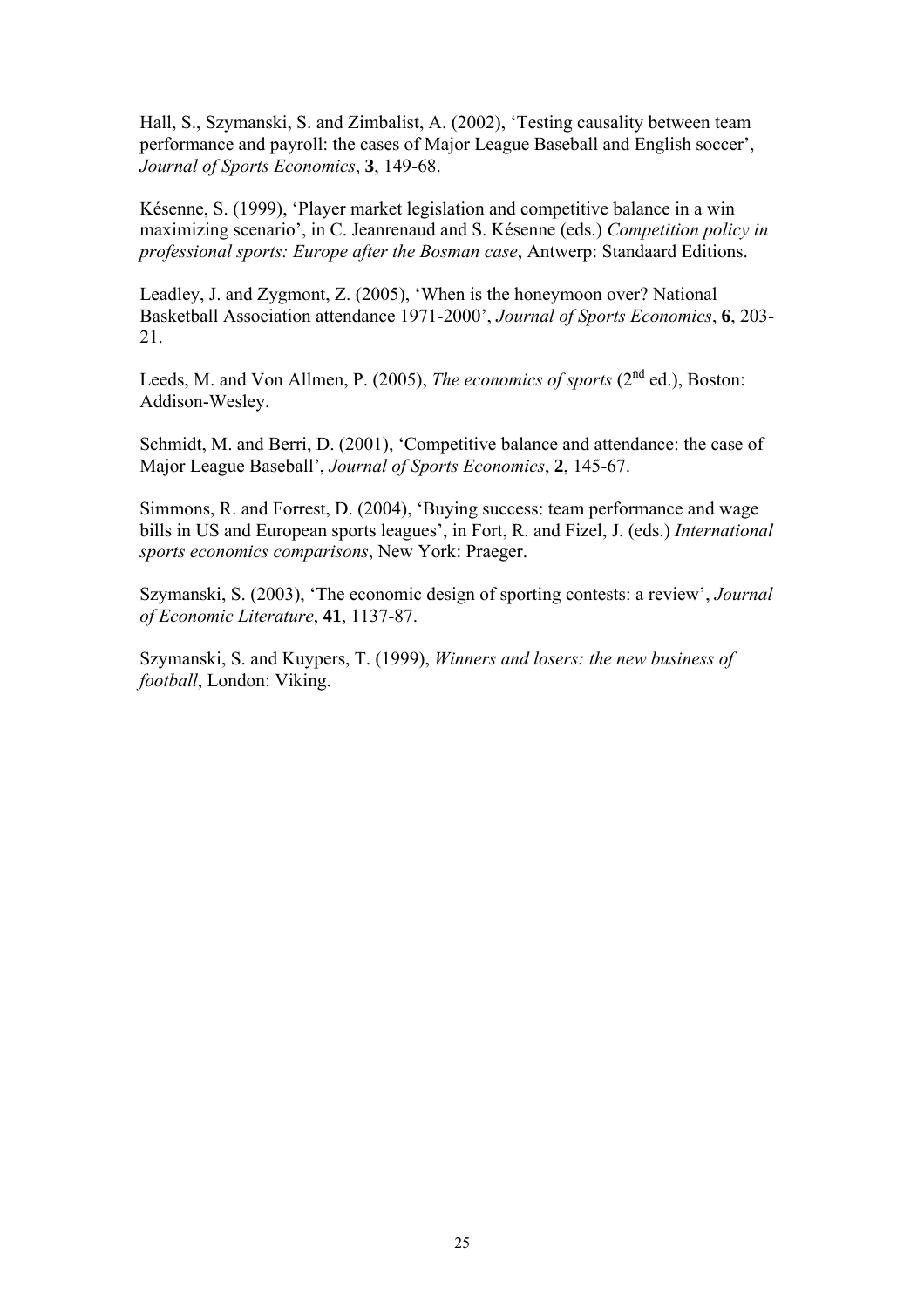



Figure 2.

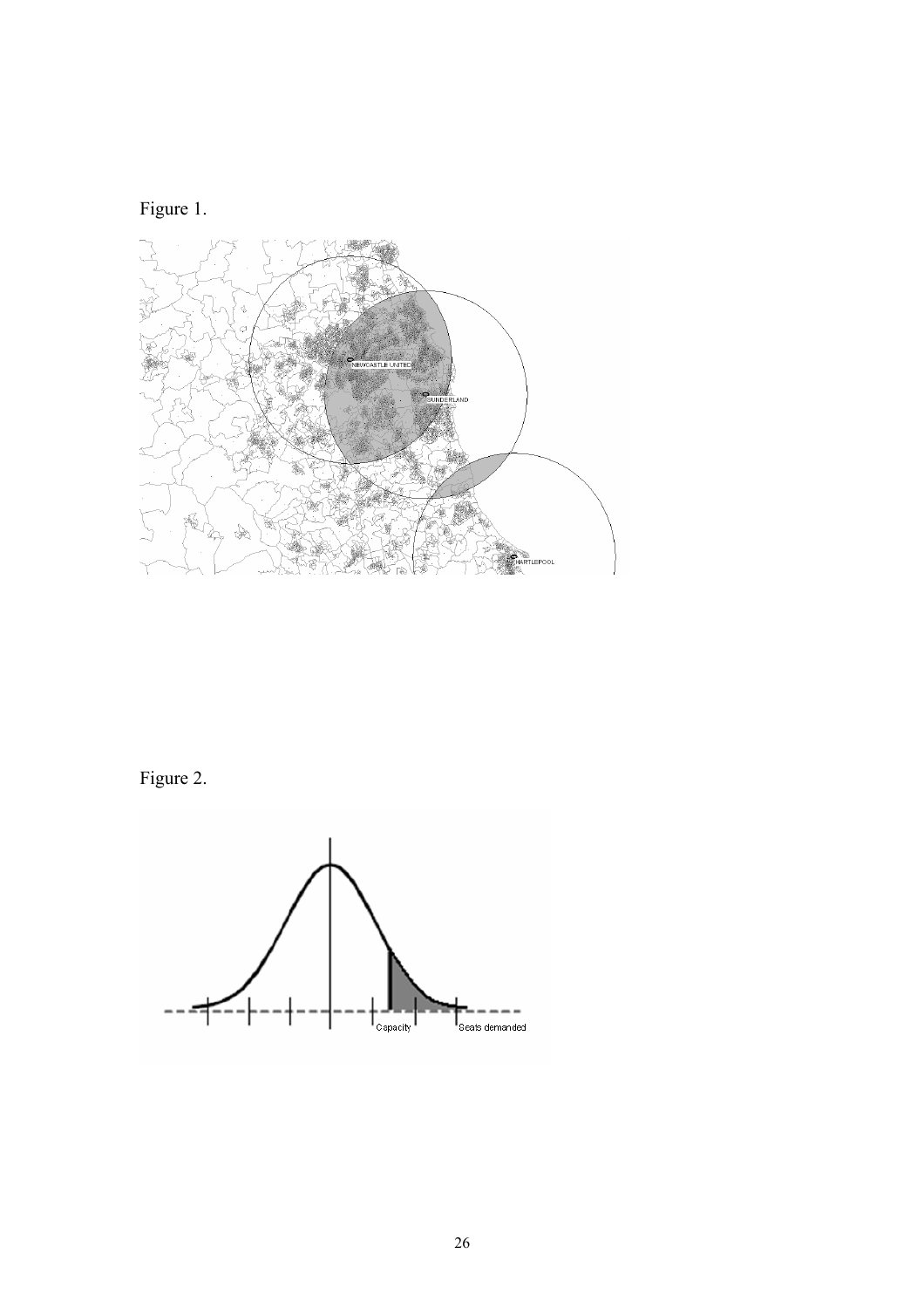## Table 1. Summary statistics.

| Variable                               | Mean  | Std   | Min              | Max            |
|----------------------------------------|-------|-------|------------------|----------------|
| Attendance                             | 32693 | 11246 | 7688             | 67757          |
| Average home attendance last           | 33001 | 11041 | 15099            | 67602          |
| Average away attendance last           | 31137 | 11403 | 11407            | 67602          |
| Promoted* average home attendance last | 21109 | 7455  | 11407            | 38745          |
| Promoted* average away attendance last | 21109 | 7455  | 11407            | 38745          |
| Home membership                        | 98    | 17    | 20               | 115            |
| Away membership                        | 97    | 17    | 20               | 115            |
| Distance                               | 140   | 82.40 | 0.00             | 347            |
| Derby                                  | 0.05  | 0.22  | 0.00             |                |
| Home relative wage                     | 1.00  | 0.45  | 0.28             | 2.83           |
| Away relative wage                     | 1.00  | 0.46  | 0.28             | 2.83           |
| Home points                            | 1.36  | 0.53  | $\boldsymbol{0}$ | $\mathfrak{Z}$ |
| Away points                            | 1.38  | 0.53  | $\theta$         | 3              |
| Sunday TV                              | 0.07  | 0.26  | $\theta$         |                |
| Monday TV                              | 0.04  | 0.19  | $\theta$         |                |
| <b>Bank Holiday TV</b>                 | 0.01  | 0.11  | $\theta$         |                |
| Other TV                               | 0.05  | 0.22  | $\theta$         |                |
| Weekday                                | 0.11  | 0.31  | $\theta$         |                |
| Bank holiday                           | 0.06  | 0.23  | $\theta$         |                |
| Home market size                       | 14.19 | 0.79  | 12.39            | 15.39          |
| Away market size                       | 14.19 | 0.79  | 12.39            | 15.39          |
| Home competition                       | 3.10  | 2.77  | 0.00             | 7.88           |
| Away competition                       | 3.16  | 2.87  | 0.00             | 7.88           |